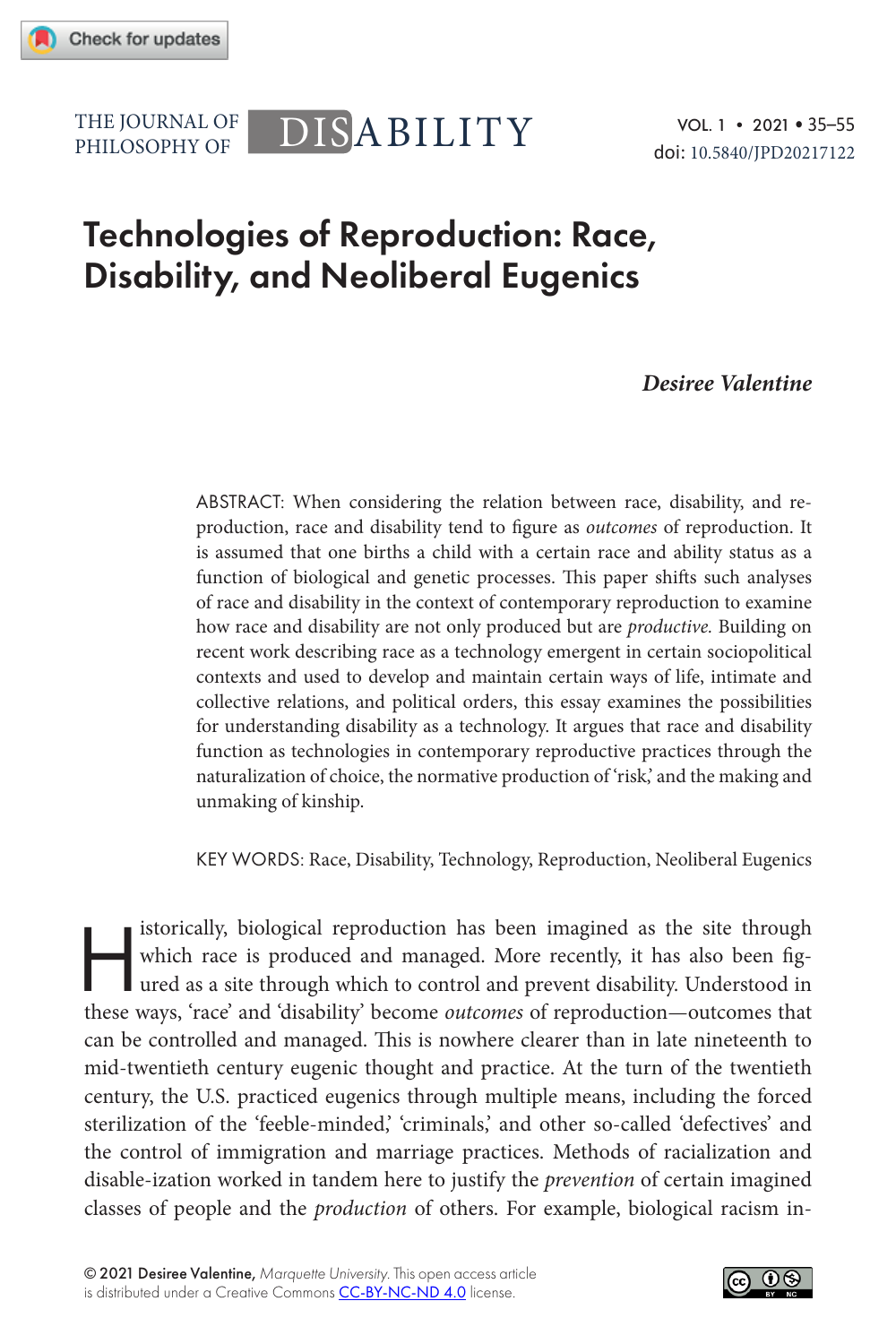volved a set of pseudo-scientific theories of evolution that claimed superior evolution for some racialized sub-groups of people—"light-skinned, upper class, Western European, heterosexual men" which then "informed how eugenicists understood and treated a series of human variations, many of which we now categorise as disabilities [and] mental illnesses" (Lenon and Peers 2017, 151–152).

Eugenic thought and practice is by no means over or isolated in the past. In fact, there has been a concerted scholarly attempt to rehabilitate eugenics, so to speak, making it more palatable for a neo-liberal environment espousing individual liberty, autonomy, and value pluralism (Mills 2011, 6). This approach aims to disarticulate a "new" or "liberal" eugenics from a state-sponsored, coercive form of eugenics-past. It lauds contemporary genetic and reproductive technologies for offering greater freedoms for parents (and potential children) and argues for the moral distinction between such "state-neutral" practices of today and totalitarian forms of eugenics in the past. Implicitly, "neoliberal eugenics" is also characterized by an increased sense of personal moral responsibility for procreation on the part of the parent(s) such that one is expected to make reproductive choices that maximize a child's capacity to flourish in and contribute to society, while minimizing their chance of being a so-called societal "burden."

Both "new" and "old" versions of eugenics assume the *value* and *capacity* of control over the results of reproduction. As Michael A. Rembis notes:

Eugenics has endured, in large part because the USA, like most western societies, possesses a central vision of itself as steadily progressing toward a future free of disease and impairment, an assumption based largely upon the perceived ability of experts, the state, and private investors to gain increasing control over nature through the tools of modern science. (2009, 587)

While historically this fantasy of control was openly exercised at the state level, increasingly, the operation of this control has shifted to the individual through the use of assisted reproductive technologies (ARTs) such as gestational surrogacy, in vitro fertilization, and artificial insemination as well as practices such as preimplementation genetic diagnosis (PGD) and prenatal testing. The urge to manifest mastery over the unknowns of procreation coupled with the epistemic assumption that one *can* do this remains constant across both state and individual level interventions. These assumptions rely on the continued construal of race and disability as *biological substances* for which we can control*—*substances located in particular bodies and managed through forms of biological (and now, biotechnological) means. Today, an emphasis on *genes and genetic profiles* as imagined sites of race and disability shape the continued individualization and biologiziation of race and disability. The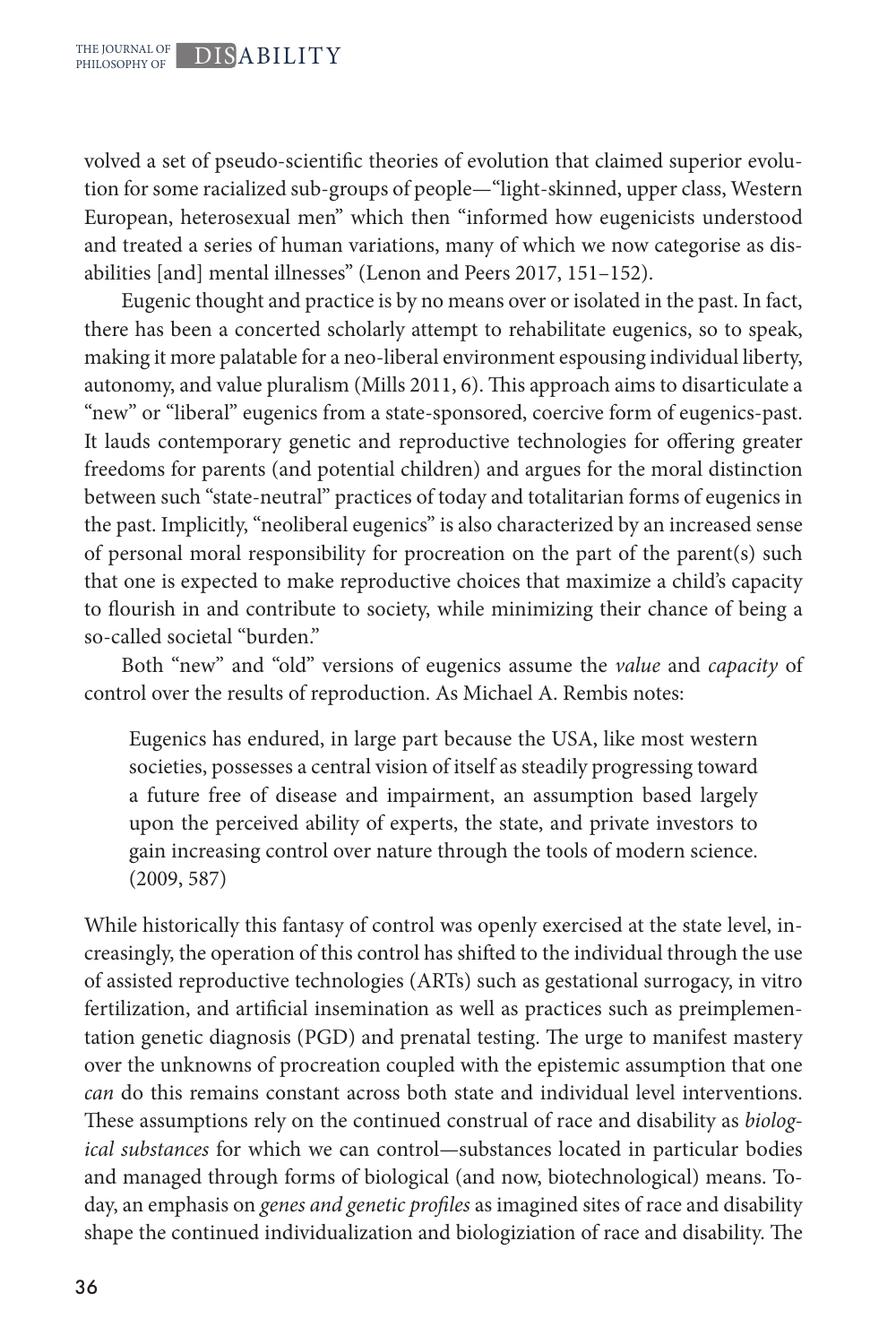locus of control for race and disability is often wrought through such understandings of genetics. Genes themselves are personified or made to bear the embodiment of race and disability categories. For example, although there are no genes that code for discrete allotment in racial groups as commonly delineated, race is understood as heritable through the expression of certain genetic traits. Likewise, genes themselves are thought to be 'defective,' thereby generating an understanding of so-called genetic *defects, disorders, and disabilities* as housed in the bodies of certain persons or the material substrates of soon to be persons.

Decades of scholarship in critical race and disability studies have critiqued such notions of race and disability as naturalized properties. Literature on the social construction of race and the social model of disability attests to this. And yet, reproduction has remained a site in which the re-inscription of biologized understandings of race and disability persists, albeit oftentimes under the guise of naturalized choice. For example, in ARTs, it is taken for granted that one would wish to racially "match" one's offspring or in embryonic implantation that one would select against disability.<sup>1</sup>

This essay works to challenge the sedimentation of race and disability as *locatable* in individual bodies or material substrates and literally *producible* given certain biotechnological, reproductive arrangements. I argue that race and disability are not passive products of reproduction but are instead *active technologies* in the reproductive affair themselves, instruments produced and used in the service of particular goals and processes and in particular contexts. Building on work describing race as a technology, I expand this theoretical lens to disability and examine how the technologies of race and disability are developed in the sphere of contemporary reproduction. I begin by outlining recent work within critical philosophy of race and critical race studies that theorizes race as a technology. I then explore the pathways opened up by current work in disability studies for conceptualizing disability as a technology. Understanding the function of race and disability *as technologies,* I argue, is crucial for analyzing contemporary reproductive practices and identifying the neoliberal eugenic problematics of naturalized choice, 'risk' production, and kin-making as well as the potentials for more liberatory approaches to race and disability in reproduction.

The target of my investigation is the idea that race and disability operate *merely as products* within the landscape of reproduction—that is, isolatable outcomes dictated by (naturalized) choice. As reproduction is increasingly practiced through assistive technological means, the sense in which race and disability are tools in the process rather than mere products becomes more and more apparent, and yet structural forces have orchestrated a return (or rather, a continuance) of eugenic thought and practice. While I will speak of race and disability in the language of *practices*, *relations, and forms of social organization* rather than as inhering in individual bodies, this ought not detract from the sense in which such practices *materialize* literal, physical bodies that are enabled and constrained in certain ways by the active and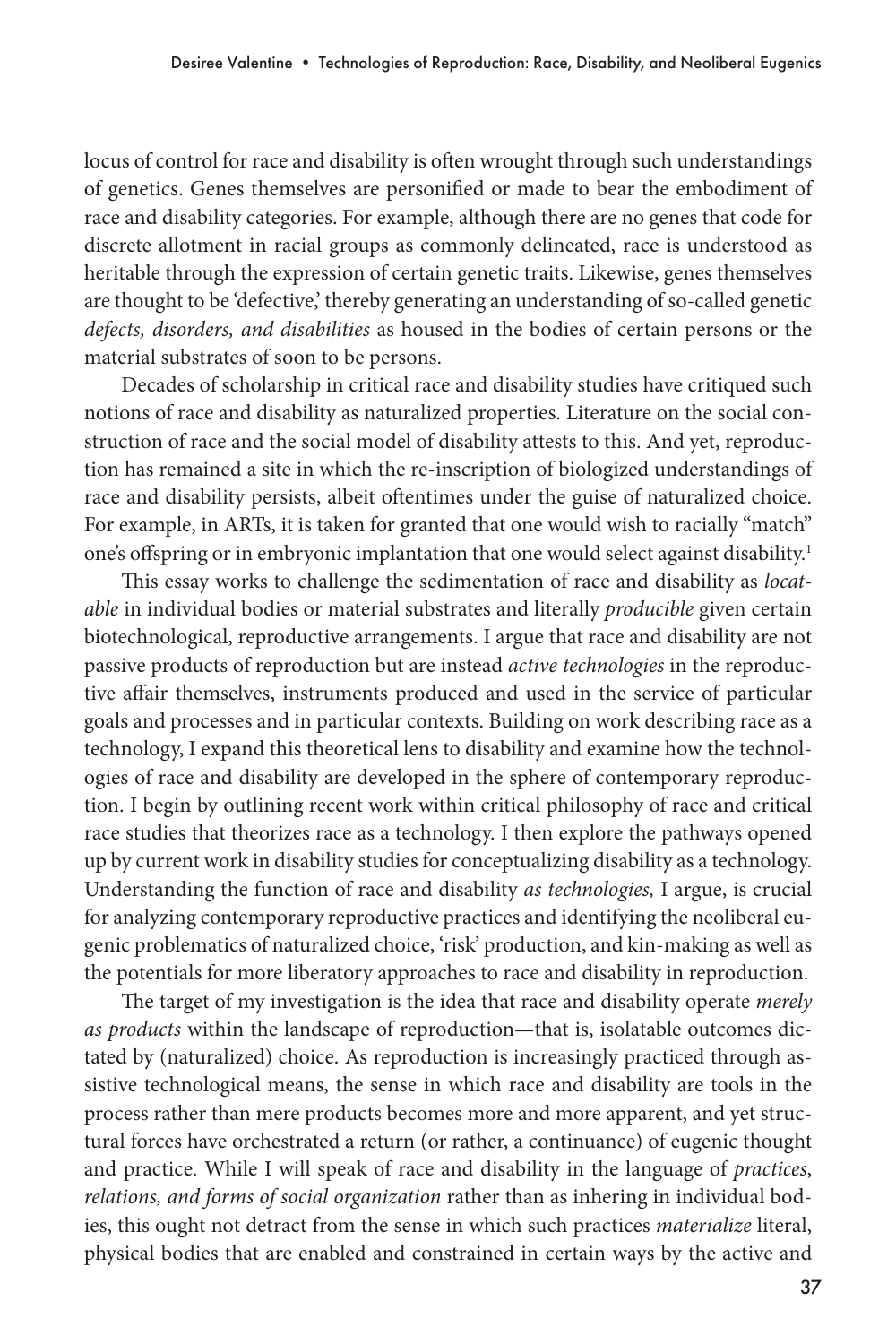ongoing construction of race and disability. My goal is to illuminate the oftentimes hidden agency of our ideas of race and disability and their power to not merely *describe* social reality but construct collective forms of life, expectations of relational engagement, and the dynamics of our social and political order.

## Race as Technology

There has been a surge of interest in understanding race as a technology in recent years. This has come from a variety of disciplinary backgrounds including sociology, media theory, comparative literature, and philosophy (Coleman 2009; Sheth 2009; Chun 2011; Jones and Jones 2017; Russell 2018). This direction in scholarship aims to escape a framework for understanding the existence of race as tethered to its scientific validity or lack thereof. In adhering to this dichotomy, either one can claim race is real because it is somehow scientifically verifiable or that race is not real because it is not scientifically verifiable. The former position relies on a sort of racial naturalism that can lead to harmful biological essentialism while the latter may lead to the idea that race is *merely* illusory or a social construct, such that its social, political, and material lived reality is eclipsed. In order to escape this impasse, scholars theorizing race as a technology shift questions about the existence of race from a metaphysical arena concerned with what race *is* to a politically inflected discussion of what race *does—*how it operates in society and for what purposes.

Technologies are defined in terms of their instrumentality and can be understood in terms of the methods or processes related to achieving a certain goal or producing a certain effect. Their instrumentality is brought on by human intent and action, which instills meaning and purpose in technologies. In the context of race, technology is thus meant to conjure the sense in which race is both, as Camisha Russell (2018) puts it, produced and productive—it is a product of human meaning making and productive of various subjectivities, social and political realities, and literal, material effects on bodies and environments.

Understanding race as a technology requires attention to the sociopolitical order in which race operates and the goals (expressed or latent) of a given polity.<sup>2</sup> As Falguni Sheth argues, race is a technology that "organiz[es] and manag[es] populations in order to attain certain societal goals, such as political coherence, social unity, and a well-functioning economy" (2009, 22). Sheth describes three dimensions of the technological character of race in modern society. First, it acts as a medium by which society, oftentimes via law, selects what it identifies as potentially disruptive of status quo power operations. In this process, the classification and conceptualization of human beings as belonging to races is formed. The second dimension of race's function as technology is "its subsequent naturalization or reification as an objective category" (Sheth 2009, 32). Race is made to *appear* as a natural feature of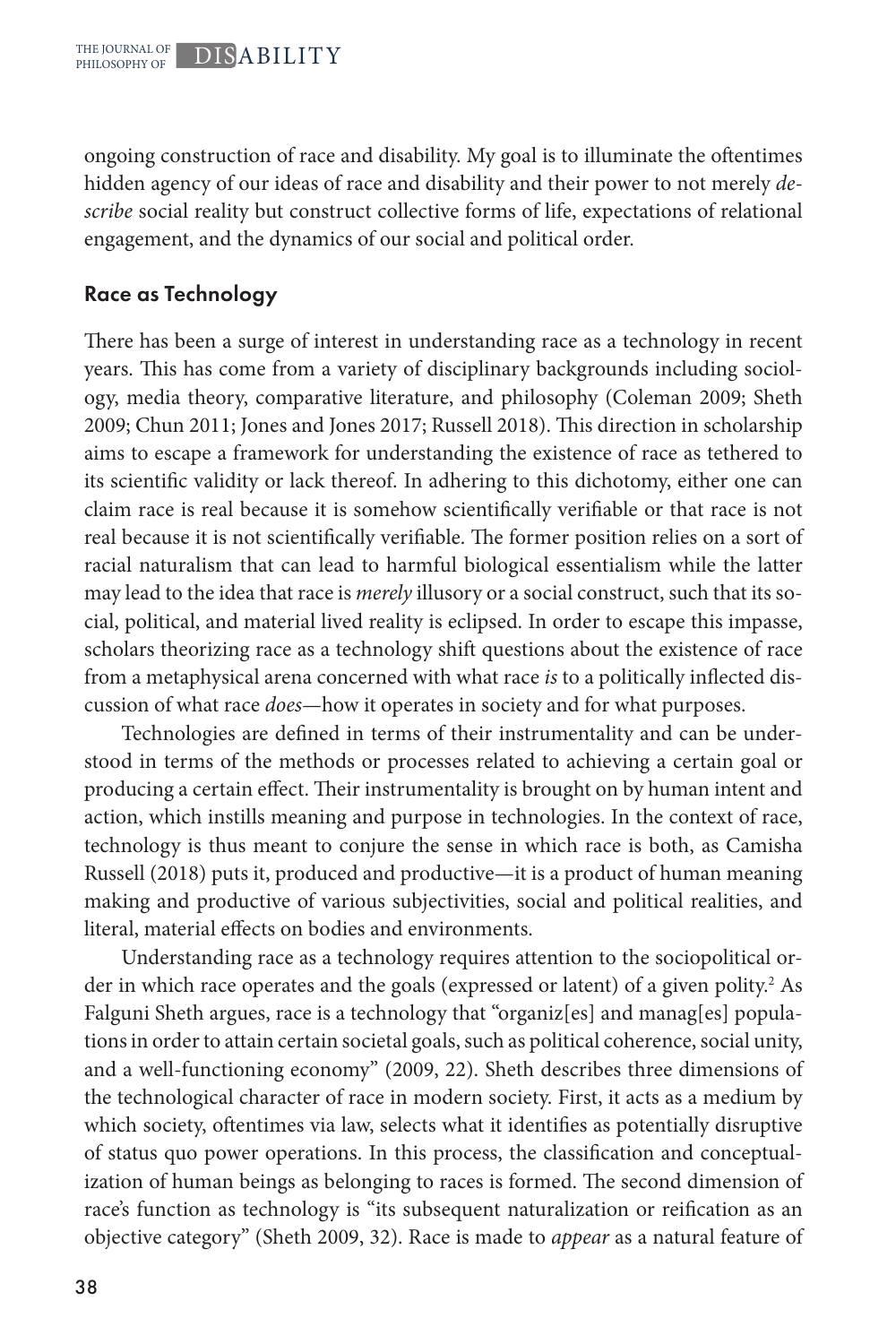society thereby engaging its third technological dimension: the concealment of the power relation between the state and its populace. Key to the technology of race then is the sense in which it conceals itself *as technology, as political practice.* This allows the technology of race to maintain itself through the seeming 'givenness' of the natural, thus drawing power to enact "seemingly objective moral and political judgments" (Sheth 2009, 23). One goal of understanding race as a technology is therefore to uncover, make transparent, and thereby make it possible to intervene in the depths to which race and racism penetrates.

What does this theoretical shift offer to the study of race? First, it denaturalizes race by highlighting its production within certain sociopolitical contexts and power relations. Technologies, as Russell writes, "do not simply appear as a natural step in some sort of predestined journey of human technological progress; their appearances are much more conditioned and contingent" (2018, 51). Their appearance is not arbitrary, but made and pursued by particular people in particular ways and in particular sociohistorical epochs. Studying race as a technology uncovers the conditions of emergence of race as produced and as productive. Second, Russell points to the reciprocal arrangement of technologies in determining their/our existence. As she writes, "we determine technologies at least as much as they determine us" (Russell 2018, 52). While technologies are tools in the sense that they are 'put to work,' they are not neutral tools since "their very existence is already shaped by the context in which they are brought forth" (Russell 2018, 52). This theorization thus allows for two simultaneous visions of race—one identifying *how* it is put to use in certain contexts (and in certain ways) and the other identifying those background conditions that allow it to be put to use as such. Holly Jones and Nicholaos Jones (2017) describe these dual features as the *grounds* and *conditions* for their understanding of race as an *industrial technology.* What is meant by "industry" is any "relatively self-contained community of people wherein subgrounds of the community divide and coordinate their labor toward creating some good or service for large-scale distribution or consumption" (Jones and Jones 2017, 46). The "grounds" of race refer to "those factors by virtue of which the technology arises and persists" while the "conditions" of race refer to "those factors upon which the technology relies for realizing its distinctive functions, and which shape the impacts resulting from uses of the technology" (Jones and Jones 2017, 46). Such theorization clarifies while building complexity into our understandings of the function of race. Race as a technology is not stable; it persists by way of constantly shifting—shaping and being shaped by a variety of grounds and conditions.

The purpose of understanding race as a *doing* rather than a *being* and situating it in sociopolitical contexts and relations of power has a necessary liberatory angle. As discussed above, technologies are not all-determining. As such, one must conceptualize agency within this matrix of power, but through engagement with the struc-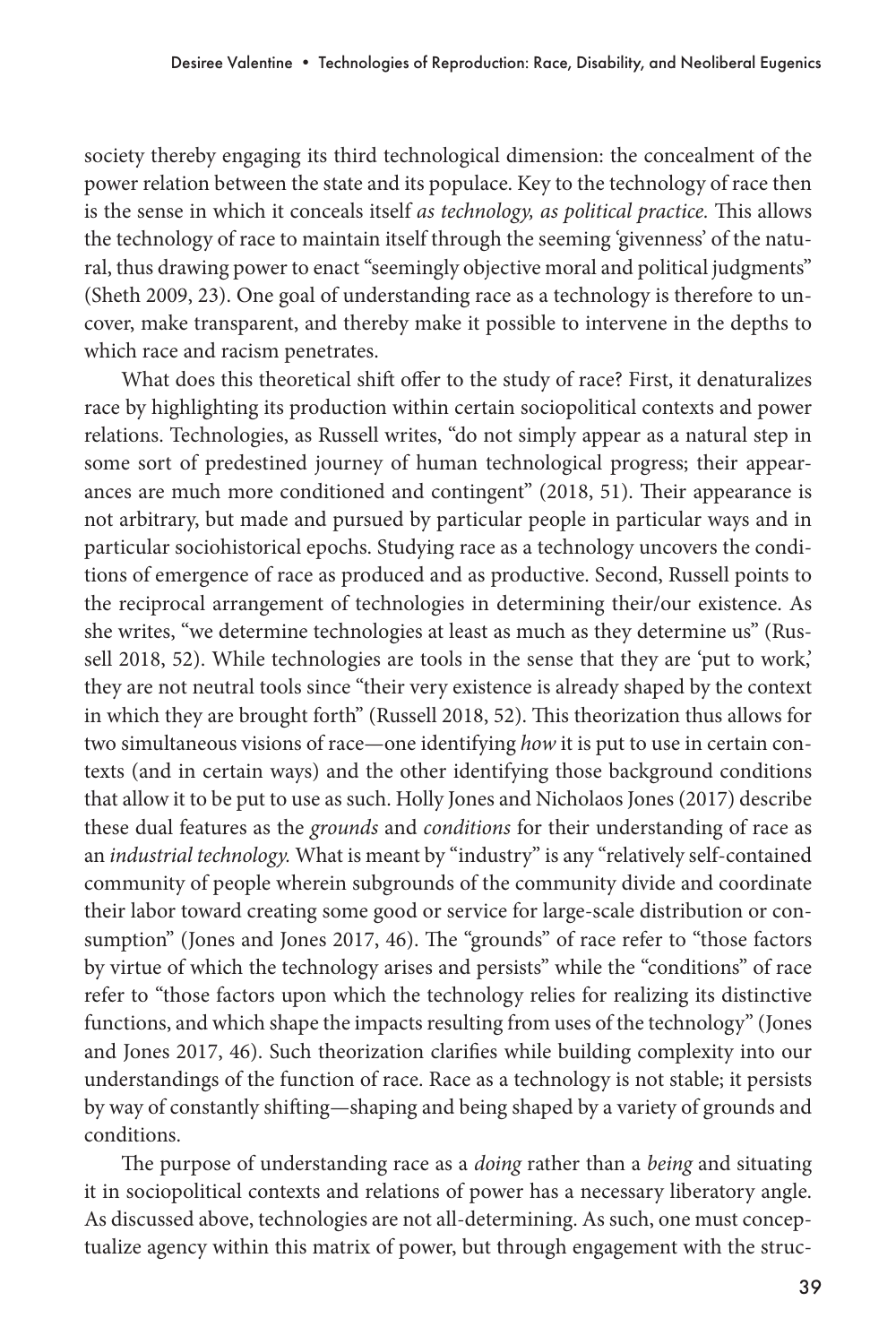tural elements of sociopolitical power. The end goal of agency cannot be individual choice but enacting the conditions in which "individual choice" can be genuinely and meaningfully engaged. In what follows, I explore routes opened up by current disability studies literature for conceiving of disability as a technology before finally turning to analysis of race and disability as technologies operative in contemporary reproductive practices.

## Disability as Technology

Much work in philosophy of disability and disability studies more broadly has been concerned with the politics of the meaning of "disability." Seeking a move away from medicalized and individualized approaches to the concept of disability and towards discourses informed by social and political contexts and disabled individuals' experience of disability, this work has been indispensable to the ongoing project of disability theory and justice. Building on such work, I aim to move outside discourses of what disability 'is' and provoke discussion of what disability *does—*how it operates in certain contexts and with certain aims and outcomes.

Although it is now more common to understand disability through a social lens and thus as something that is socially *produced*, it is less common to understand disability as itself *productive*, as a tool used within and for the manifestation of broader social and political arrangements. In what follows, I consider the ways in which, akin to studies of race as technology, disability is a technology itself—something that is produced *and productive* within specific sociohistorical and political contexts and used to generate certain arrangements of power and hierarchy within society.<sup>3</sup> To do so, I draw on literature regarding disability as a social system and as a relational quality rather than a property of 'being.'

Recent work in critical disability studies aims to recast the field's orientation from the study of that which has been labeled 'disability' or 'disabled individual(s)' to the study of the *conditions* that congeal in order for 'disability,' as it tends to be understood, to exist, to be intelligible, and to persist. As Julie Avril Minich argues, we need to emphasize disability studies' "*mode of analysis* rather than its object of study" by "scrutinizing not bodily or mental impairments but the social norms that define particular attributes as impairments, as well as the social conditions that concentrate stigmatized attributes in particular populations" (2016). Critical disability methodology thus requires a shift in the field's guiding heuristic from 'disability' to the ability/disability *relation.* Sami Schalk uses the parenthetical adjustment of "(dis)ability" to formulate (dis)ability as a sociopolitical system. As she writes, (dis) ability refers to the "socially constructed system of norms [that] categorizes and values bodyminds based on concepts of ability and disability" (2017). As Schalk further elaborates: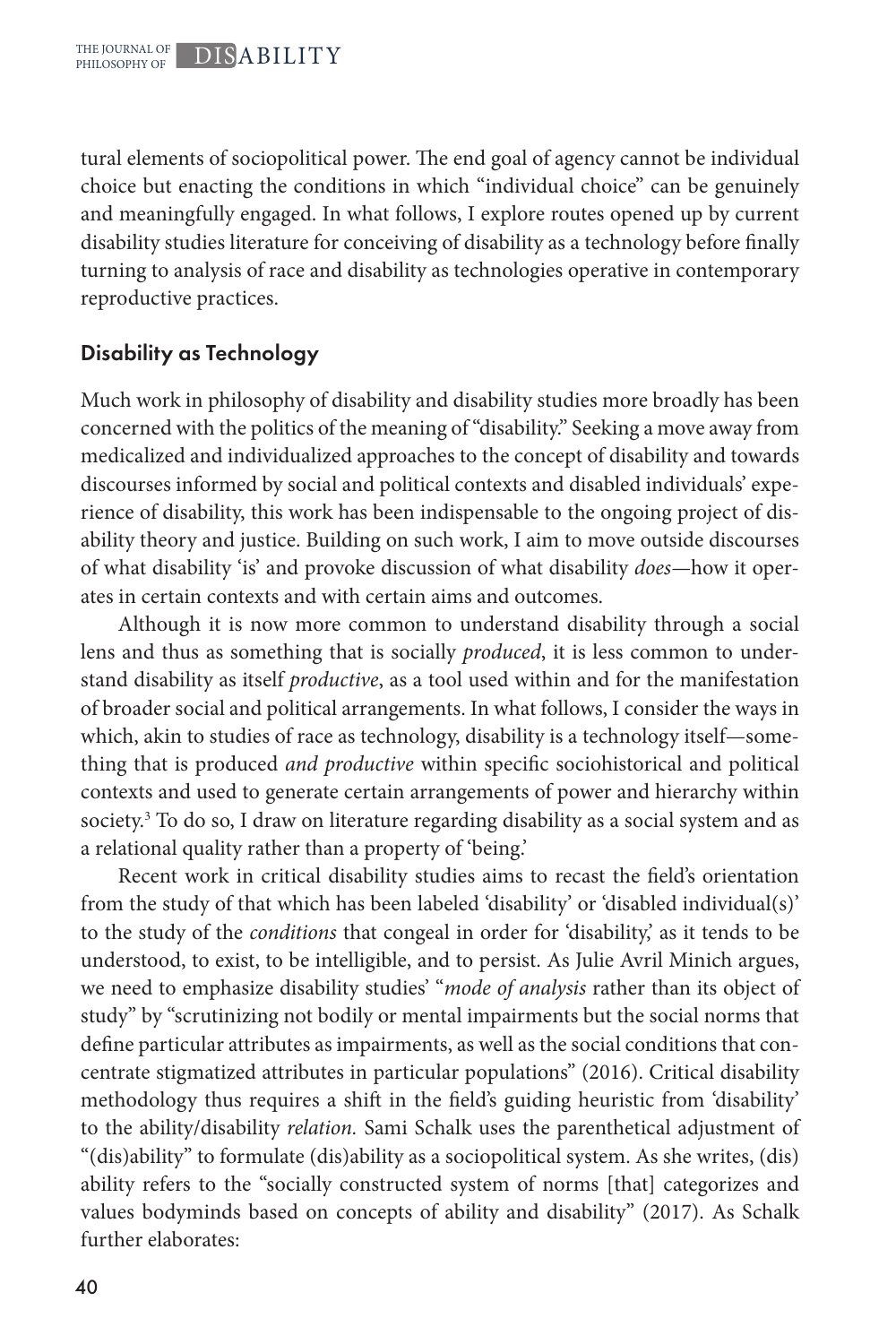I use (dis)ability because unlike terms such as gender, which references man, woman, genderqueer, transgender, and other gender identities, disability without the parenthetical adjustment merely references disability and impairment. The term (dis)ability also highlights the mutual dependency of disability and ability to define one another. (2017, 6)

Minich's call for critical disability *methodologies* and Schalk's redesign of (dis)ability expands its function as a concept, providing for an understanding of the boundaries of 'disability' as shifting and porous, informed by material and discursive mechanisms of power and also open to rearticulation. This definition of (dis)ability also makes clear how critical disability studies concerns the liberation of all people "devalued" or "pathologized" by the ableist norms and values of society, which need not (and should not) be limited to those currently labeled or self-defined as disabled, positioning (dis)ability as "an essential ingredient of any political and social analysis" (Hall 2019).

In addition to foregrounding disability as a social system with attendant norms and values requiring criticism and liberatory transformation, disability scholars have developed different heuristics for conceiving disability beyond its status as a substantial property of either bodies or society. In "Desiring Disability Differently: Neoliberalism, Heterotopic Imagination and Intra-corporeal Reconfigurations," for example, Kelly Fritsch outlines what it might mean for disability to be conceived as a relational practice rather than a "thing." As she writes:

Bodies are formed *within a relation,* rather than formed 'across' or 'between' already-formed bodies. To perceive how bodies emerge within a relation is the emphasize that any given body only ever emerges from, and is constituted by and within, always already tangled relations. (2015, 52)

Therefore, we ought not imagine disability as "a property of a thing." That is to say, it does not inhere in a single body, nor does it inhere in social or physical barriers. As Fritsch writes, "the 'essence' of disability is neither (say) a genetic mutation nor (say) a wheelchair blocked by a flight of stairs" (2015, 52). Rather, disability, as Tanya Titchkosky describes in *The Question of Access: Disability, Space, Meaning,* "is a way of perceiving and orienting to the world rather than conceiving of it as an individual functional limitation" (2011, 4). The *act* of conceiving something as disability, she writes, is "an oriented act of perception, intimately tied to evaluation that guides interaction" (Titchkosky 2011, 5). It is in this way that disability can be 'unmoored' from its articulation within the realm of being and recast as a doing *between* people, places, things, and events.

In other work, Titchkosky has critiqued the Canadian government's discourse on disability and inclusion, describing it as a "technology by which individuals and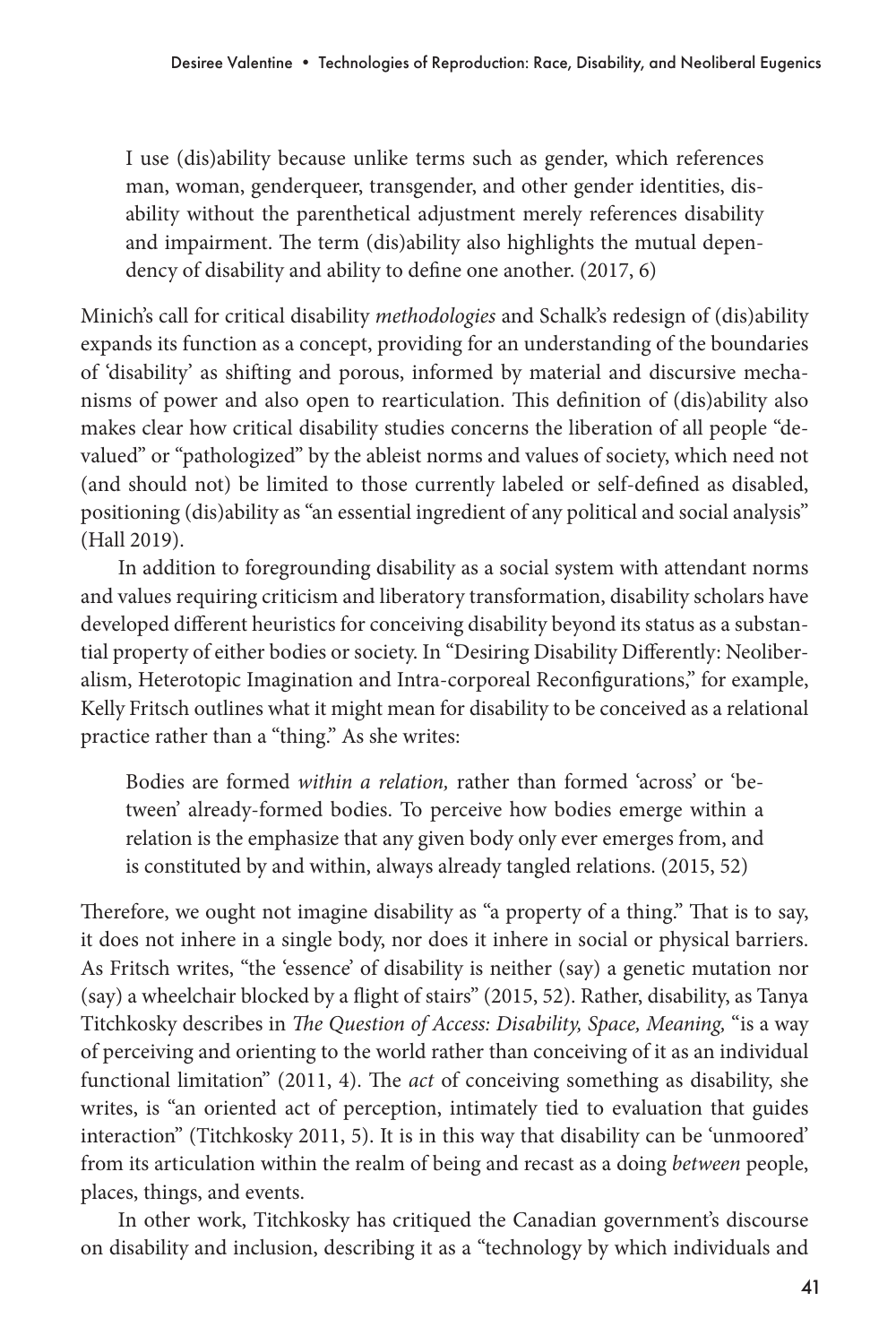populations are constituted as a problem" (2003, 517). In attempts to identify, enumerate, and respond to the demand of inclusion, Titchkosky argues, disability is *constituted as a problem.* As Titchkosky writes:

Discursive practices that surround a society's 'problem people' are more than a reaction to an already existing difficulty or problem condition. These discursive practices are better understood as the technologies by which individuals and populations are *constituted as a problem,* and also serve as the means through which *collective relations to this problem are governed*. (2003, 520)

In effect reversing the assumed lines of causality, Titchkosky argues that discursive practices that aim to respond to the 'problem' of disability and inclusion are actually *producing and managing* societal relations, organizing populations as "disabled" and "re-constitut[ing] mythical 'normal' life, 'normal' body, or 'normal' movement as unquestionably real" (2003, 526). The technology of disability, in this sense, produces the 'problem' of disability which relies on materializing disability as individual privation, abnormality, loss, and disadvantages and featuring 'solutions' to this problem through individuals seeking individualized solutions, oftentimes through forms of inclusion into 'normal' society as a "economic and social contributor" (Titchkosky 2003, 533). Understanding disability as not just something that is produced but as a *tool* that organizes society and relations, provides for the liberatory space of "re-tooling" and constructing functions of disability *otherwise—*as relational, "interpretively engaged," and "revelatory of the human condition" (Titchkosky 2003, 534).

Thinking disability otherwise, as captured by Minich, Schalk, Fritsch, and Titchkosky is central to developing the notion of disability as a technology. Existing literature on disability and technology tends to focus on technologies as tools for disabled (and sometimes nondisabled) users. Inquiry takes shape through analysis of specific artefacts or processes that are used or generated by disabled individuals. My discussion of technology shifts lenses to develop the frame of disability *as* technology. Understanding disability as a technology asks in what ways the social system of disability has been generated and marshalled in order to achieve certain societal ends. How has disability been practiced and for what overt or covert purposes? For instance, we might ask: how do discourses and practices related to "perfection" and "progress" use disability to enact certain aims? How is disability assembled in the service of utopian or dystopian views of the future? How does disability construct the meaning of 'risk'? How is disability used to produce norms of social cohesion, consolidate state power, or develop certain economic orders? Analysis of disability and race as technology can be applied in a variety of arenas. The remainder of this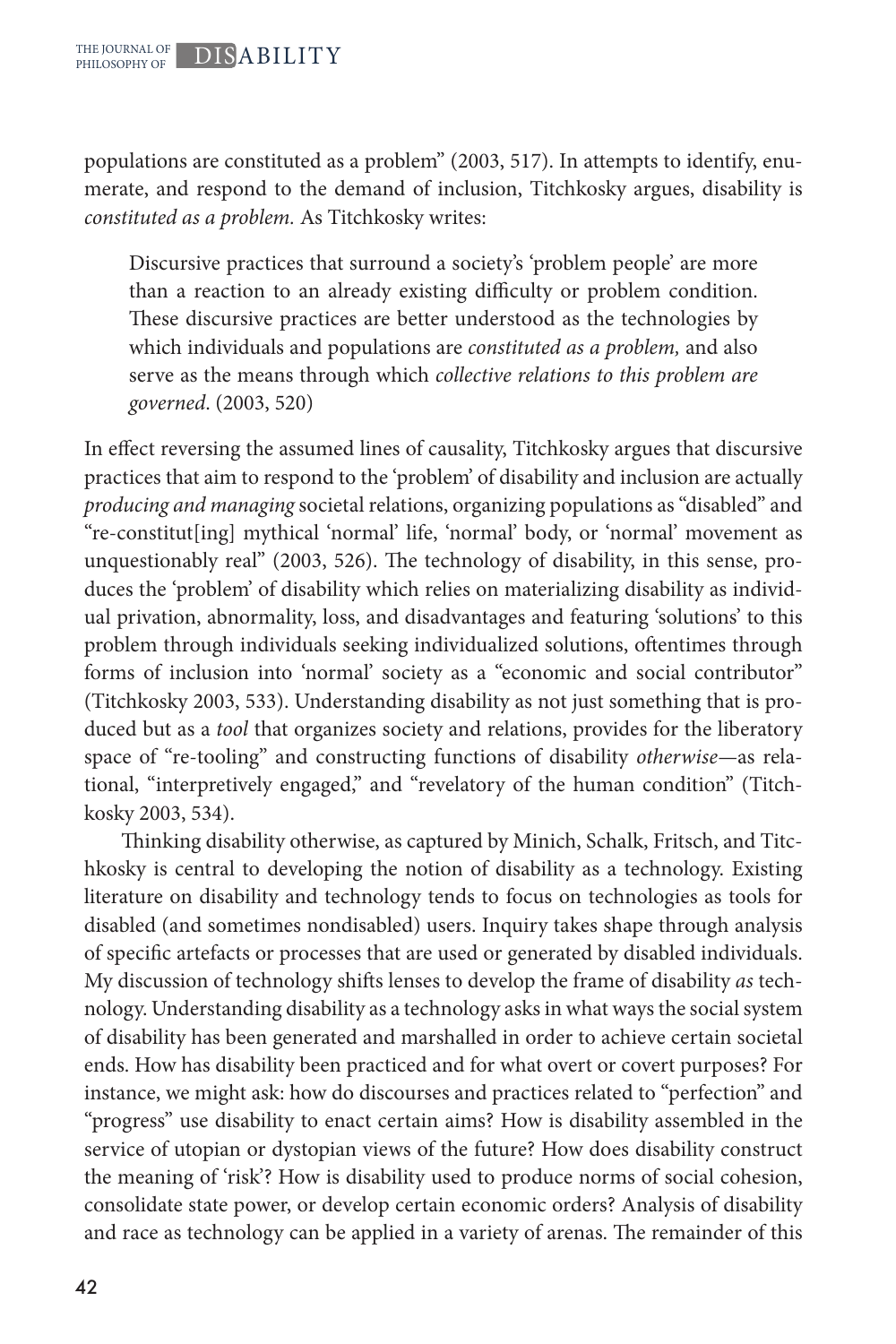paper focuses on the technologies of disability and race as they operate within contemporary reproductive practices.

## Technologies of Race and Disability in Contemporary Reproductive Practices

In describing race and disability as technologies my aim is to understand how each have been made and how they have operated (often in tandem) in particular historical and sociopolitical contexts. It is not meant to imply that either has been constructed for a single purpose or has maintained a unified purpose throughout history. Technologies are not merely aids, but forces that reshape meaning and intentionality and they can, as Russell writes, "affect our intentionality with respect to our world [and] our sense of what is possible, desirable, and useful" (2018, 50). Thinking of race and disability as tools—as means by which other sorts of ends are attained—shifts our analysis from the 'being' of race and disability to their formation in and enactment of certain social systems, relational forms, and political orders. As Russell describes, the terminology of 'technology' should bring to mind the very *material* nature of race and for our purposes here, disability as well—in the sense that we must "go beyond seeing race [and disability] *as constructed* to involve examining the things race [and disability are] *used to construct* and how this is accomplished" (2018, 53).

In this section, I explore how race and disability function as technologies in the reproductive process. Doing so illuminates how race and disability are not only produced, but *productive* as well*.* As technologies, they enact certain sociopolitical orders, intimate and collective relations, and visions of the future that inevitably structure our present. As I will go on to show, in their dominant functions within contemporary reproduction, race and disability operate as tools furthering neoliberal responsibilization and generating a particularly eugenic social order. Exploring *how* such technologies function is crucial to developing forms of resistance and a "re-tooling" of race and disability within the reproductive process. I outline three ways in which we can understand race and disability as technologies of reproduction: through the naturalization of choice, the production of narratives of 'risk,' and the making and un-making of kin. Underlying many of these processes is the obfuscation of state responsibility for rectifying social, political, and economic injustices and the enactment of eugenic thought and practice. I therefore conclude that we ought to conceive of contemporary reproduction as a site through which the technologies of race and disability must continue to be interrogated and re-tooled and wherein reparative work concerning structural oppressions must occur.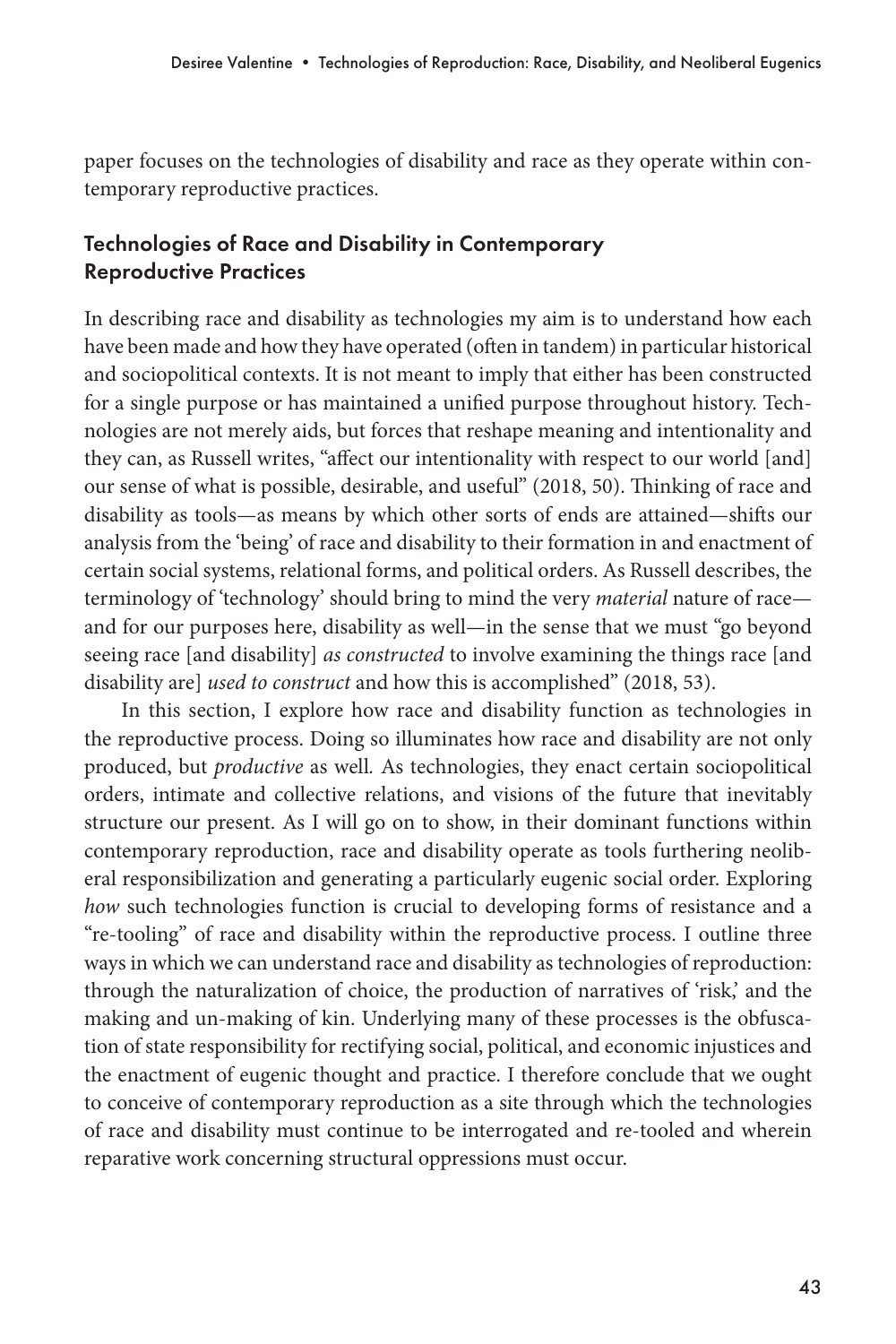#### The Naturalization of Choice

Today, assisted reproductive technologies and prenatal and genetic ancestry testing together result in *reprogenetics*, or the use of genetic technologies to generate or prevent the inheritance of particular genes. In this way, choice in reproduction becomes more transparent. Oftentimes, this *transparency* of choice is mistaken for *genuine* conditions of choosing. Today, this mere *transparency* of choice functions within a realm where choice is *naturalized.* What I mean by this is that decisions about race or disability in the context of reproduction are taken to be so self-evident that they are oftentimes not even posed as questions. While the U.S. fertility industry describes the very constructedness of their aim to "create families," as Seline Szkupinski Quiroga writes, "what remains unspoken is the desire to create a certain type of family, one that closely matches, and thus reproduces, the heteropatriarchal model of a white nuclear family" (2007, 144). To this sexual and racial critique of U.S. fertility projects, I would add a disability critique, outlining the uninterrogated desire to reproduce in ways oriented toward normative ability and through aspirations of physical, social, and intellectual fitness. Choices in reproduction are made more transparent through possibilities like sperm donor selection and genetic selection, but these decisions are not made in a societal vacuum: individual decisions are made in normative environments that, as Catherine Mills writes "delimit the boundaries of normal and abnormal bodies" and "[shape] perceptions and valuations of possible bodily lives" (2011, 27). Notably, such boundaries are delimited quite literally given that many countries mandate that clinics screen donors for heritable diseases before including them in their registry. In the U.S., the Food and Drug Administration (FDA) determines donor-eligibility by the results of donor screening and testing. Donors must show that they are "free from risk factors for, and clinical evidence of, infection due to relevant communicable disease agents and diseases" (U.S. Department of Health and Human Services Food and Drug Administration Center for Biologics Evaluation and Research 2007, 3). In the UK, the Human Fertilisation and Embryology Act expressly prohibits selecting gamete donors and embryos with genetic abnormalities that have the potential of bearing a serious physical or mental disability, illness, or medical condition. While most clinics screen donor gametes for genetic anomalies, such practices can vary significantly given a lack of agreement among physicians about what anomalies are acceptable and which constitute exclusion. There may also simply be variation among screening protocols given which tests are available and/or typically performed. These contingent practices help determine what constitutes 'abnormality,' 'disability,' and the grounds for exclusion in the first place since "what constitutes a disease or disability is in part determined by what conditions it is possible to test for" (Karpin and Mykitiuk 2020, 10).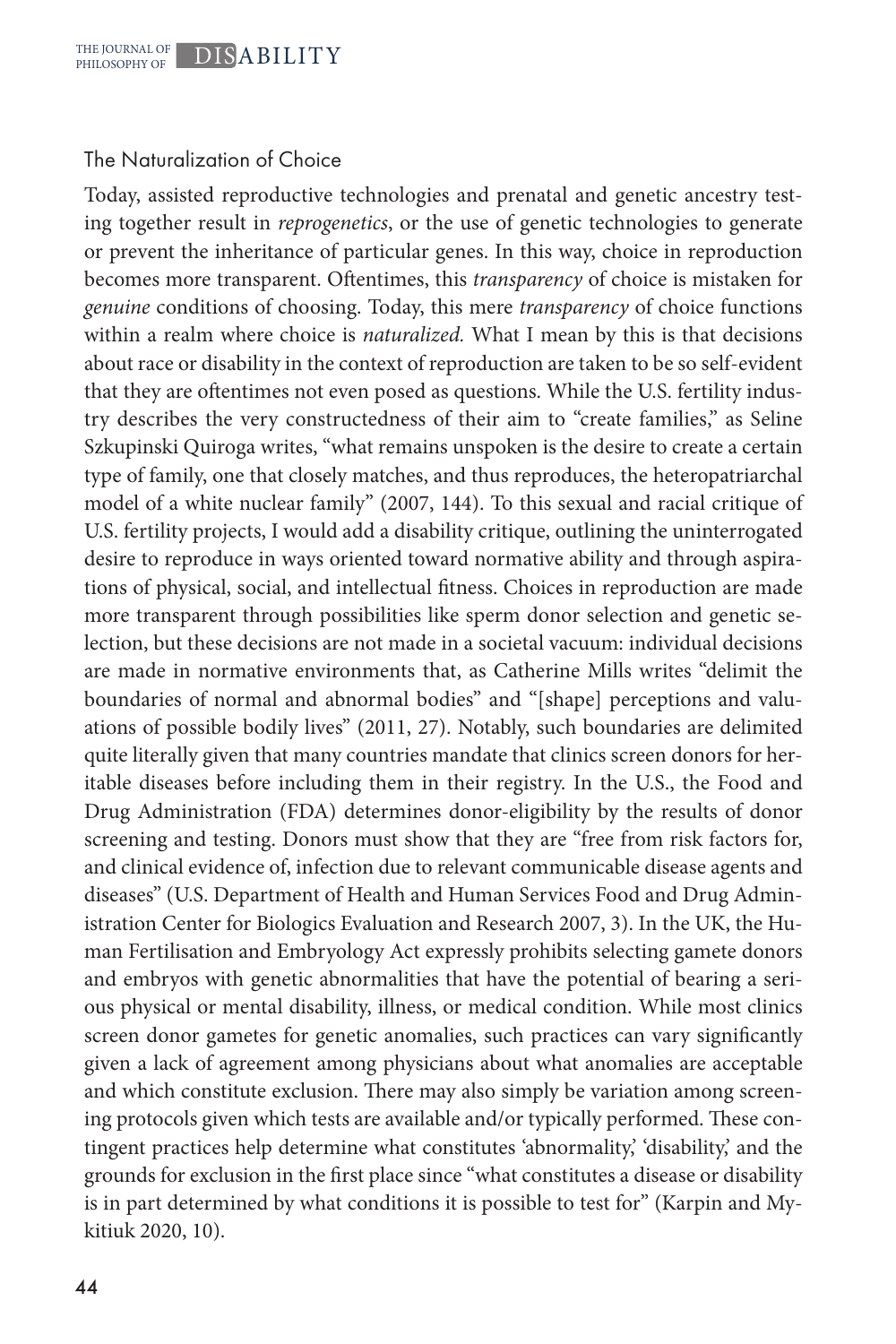Discourses on preconception, preimplantation, and prenatal screening purport the expressed interest to prevent suffering through the elimination of chromosomal or genetic variation and the risk of future impairment, but given the tenuous links between suffering and the wide variety of chromosomal and genetic variation for which patients, embryos, and gametes are screened, the underlying aim of such discourses ought to more readily be understood via the aspiration to create "normal" or "healthy" children. And yet, there is little consensus on what actually constitutes "health," outside of the biomedical definition of health as the absence of illness or disease. The resultant conflation of difference with ill-health in ART discourses manifests a eugenic practice of which we ought to be cautious.

Consider for example how, while genetic counseling and other reproductive interventions are supposed to be "non-directive," the unstated assumption, from both providers and patients or clients is that these tests and technologies exist in order to reduce the number of children in the world with disabilities and genetic disorders. As Dorothy Roberts writes:

Given medical professionals' implicit directive favoring genetic selection and powerful stereotypes that negatively depict disabled people, many women are left with a false impression of the nature of parenting a disabled child and the quality of disabled people's lives (which genetic testing cannot predict). (2009, 795)

Beneficence in this context of reproductive decision-making involving a wide range of potential disabilities amounts to extinction, illuminating the systemic, eugenic biases resulting from "free choice."

By making choice appear self-evident in the context of reproductive, reprogenetic decision-making, the social order is naturalized via "casting its features as biological facts" (Roberts 2009, 796). That is, in locating strategies to improve society in the reduction of births of socially marginalized people, attention to social problems and *social, structural solutions* are elided. What follows is the illusion of control of a social order through eugenic reproductive organization. Through the biologiziation of social problems, the state wields its eugenic power via the abnegation of responsibility. While it may appear as though there are major distinctions between overtly state-wielded eugenic power and "liberal" eugenics of today (as some scholars espousing eugenics like to call it), the state is simply exercising this eugenic power differently—through punitive functions like the rollback of welfare and disability-related supports as well as the privatization of remedies for illness and social inequality through the cultural force of individual moral responsibility for not 'burdening' society. Choice is both abundant and forced, generating an air of increased autonomy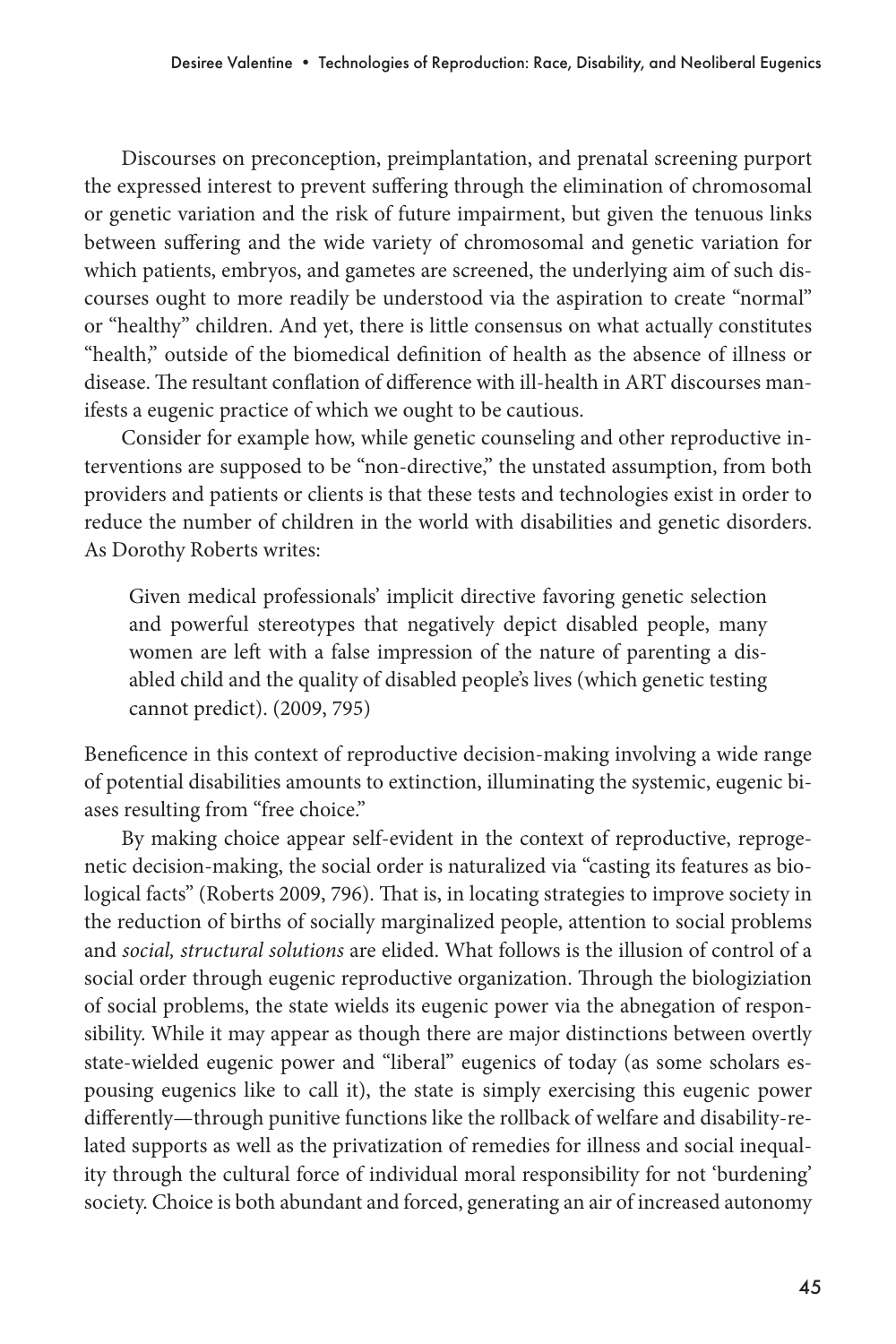with an invisible background of punitive, structural measures against making the 'wrong' choice.

The Production of "Risk"

Another outcome of the technology of race and disability in the contemporary reproductive setting is the production and construction of *risk.* "Risk" here is not a neutral, statistical evaluation. Risk functions discursively to control reproductive outcomes. Increasingly, "risk" is identified as inhering in particular *genes—*embryos are described as "at risk" for physical and mental anomalies*.* This construction of risk is left uninterrogated and the *social* production of risk and what it entails is elided. As Snyder and Mitchell write, "genetic testing essentially bestows a disability-based identity on an unborn foetus in that parents contemplate whether or not to abort based on their knowledge (or lack of knowledge) of living people with that diagnostic label" (2006, 407). Locating risk in bodies or biomaterial substrates mandates biological "solutions" to managing such risk. The effects or purpose of such production demands "genetic testing serv[e] as a form of privatization that makes the individual the site of governance through the self-regulation of genetic risk" (Roberts 2009, 794). This is a risk that is not neutrally described and managed but is actively connoted as hazardous, thereby demanding elimination.

Moreover, risk in contemporary reproduction is used to buttress existing power hierarchies so that not all risk is "equal." That is, some risks seem to be worth taking given society's investment in whiteness. Take for example the discrepancies between projects that aim to patrol and prevent the procreation of poor and/or black and brown mothers and those ARTs that *produce* risk, *so that* white parents can biologically reproduce. As Roberts writes:

While welfare reform laws aim to deter women receiving public assistance form having even one additional healthy baby, largely unregulated fertility clinics regularly implant privileged women with multiple embryos, knowing the high risk multiple births pose for premature delivery and low birth weight. The public begrudges poor mothers a meager increase in benefits for one more child but celebrates the birth of hightech septuplets that require a fortune in publicly-supported hospital care. (2005, 1343–1344)

Additionally, poor, non-white mothers are often punished for substance abuse which might occur during pregnancy while middle-upper class women who use pharmaceuticals to treat their mental health problems are applauded. Both instances carry significant risk and yet technologies of race function to produce the appearance of risk in the former and not in the latter. In her analysis, Roberts show-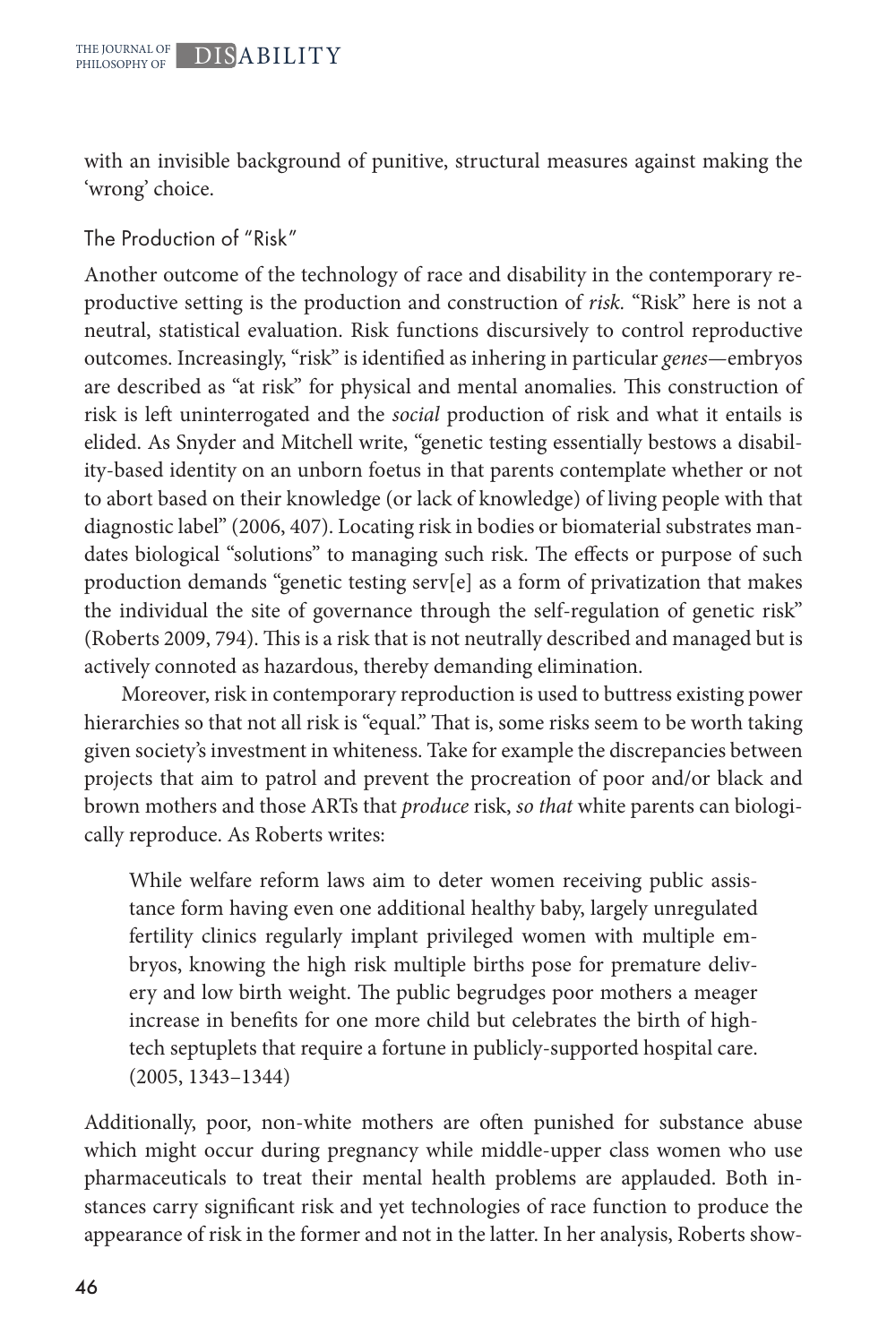cases how "the privatization and punishment of reproduction links together [poor nonwhite women and wealthier white women] to avoid public responsibility for social inequities" (2005, 1344). Population control programs operating through welfare regulations and incentivized sterilization procedures as well as genetic selection technologies that heighten parental responsibility for producing children with the best life chances and the least burden on society serve alongside each other to "reinforce biological explanations for social problems . . . [shifting] responsibility for improving social conditions away from the state" (Roberts 2005, 1344). Both punishment and privatization, I suggest, revolve around "risk" as a heuristic linking racialized and (dis)able-ized forms of genetic control. These forms of management track status quo operations of eugenic thought and action whereby white, middle to upper class individuals are supported in the procreation process while nonwhite, poor, and otherwise marginalized individuals are left unsupported, chastised, or actively barred from procreation.

Additionally, in contemporary pre-birth testing, the rhetoric of 'risk' is often used to refer to the possibility of a child having a particular "genetic defect," but as Gregor Wolbring writes, "risk is not a factual term but a cultural construction of a biased term with an attached negative judgment" (2014, 190). In the discourse of Down Syndrome, for example, he writes, "the term risk is used to justify the availability of pre-birth tests which was first promoted for women over a certain age as they would have an 'increased risk' of a child with Down Syndrome" (Wolbring 2014, 190). Risk is not neutral, and it is only in the context of longstanding structural ableism that it becomes intelligible in this way.

More broadly, "risk" has changed dramatically over the past many decades. As Snyder and Mitchell write, risk used to be "collectivized and mitigated by the state" but with the "neoliberalization of the state," the stratification of life chances have radically increased and "now, to make risk calculation profitable, risks are individualized as subjects are produced through, for example, biopolitical 'high risk' DNA profiles that surveil, screen, and measure individual health indicators" (2006, 21). As they go on to describe, through individualized biometrics, risk is ever-present rather than an isolated event: "rather than having a body that is defined as inherently healthy, the body is inherently ill and always needs to be enhanced or made better" (Snyder and Mitchell 2006, 21). In the context of reproduction this profiling targets conceiving individuals as responsible for risk mitigation not only in their own bodies but in the bodies they may produce and this 'risk' is figured within normative contexts of structural oppressions and eugenic impulses. Our dominant "sociotechnical imaginaries," for example, locate an "'abnormal' embryo as having Down syndrome, and according to this logic there is no future for the future child that embryo might have become with Down syndrome" (Karpin and Mykitiuk 2020). Notions of "risk"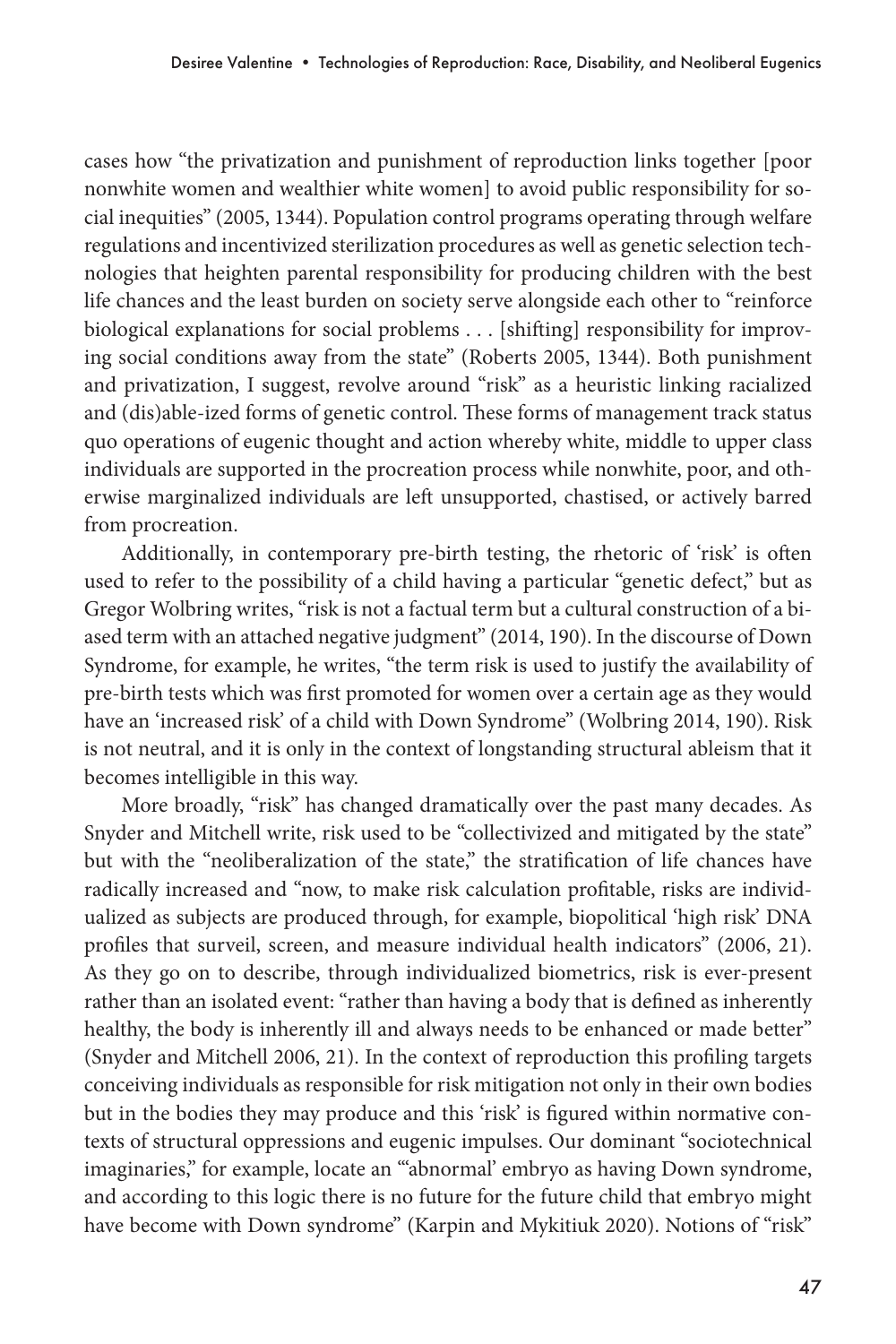arising through reproductive processes thus expand from their point of identification to predetermine futures without disability, naturalizing a present wherein the avoidance of disability is a given.

## The Un/Making of Kinship

As mentioned above, what is created through ARTs is not simply a baby, but families themselves. Race and disability in contemporary biotechnological reproduction function as a kin-making (or un-making) devices. Because there is no fixed natural basis for establishing kinship, kinship is continually *constructed* and then *naturalized,* or *made to appear* outside of human control and manipulation (Thompson 2005). Therefore, part of the "creations of families" that occurs in the fertility clinic involves, as Russell notes, "ensur[ing] that the *correct* couple or person comes to be understood as the parent(s) of that child" (2018, 106; emphasis mine). Identifying the 'correct' couple or person to be matched with the 'correct' child necessitates the use of "ideas of race, ethnicity, and culture . . . as resources available to fertility patients in their construction of naturalizing narratives" of parenthood (Russell 2018, 107).

Take for instance the assumption of "racial-matching" in assisted reproductive practices. As Russell writes, "To create a baby of one's own race, with or without technological assistance, is considered so natural as not to even constitute a choice" (2018, 35). This naturalization of choice, as discussed above, becomes apparent only when the unstated social "rule" of racial matching is disrupted or violated. For example, in the 2014 case of *Cramblett v. Midwest Sperm Bank,* the Plaintiff Jennifer Cramblett sued for "wrongful birth" after being inseminated with the sperm of a black donor instead of the white donor she had chosen. Cramblett had a black/ mixed race child and in her lawsuit appealed to a loss of "shared genetic traits" which she presents as an implicit—or 'natural'—desire. She describes her daughter as "*obviously* mixed-race" and herself as "*obviously* different in appearance" (Lenon and Peers 2017; emphasis mine), followed by a list of difficulties this presents. And yet, Cramblett is *no less genetically related* to her daughter than if she had received any other donor's sperm. Though "individuals are routinely categorized into races on the basis of certain arbitrary yet heritable traits such as eye shape, hair texture, stature, and skin color," Quiroga writes, "there is not one gene, heritable cluster of traits, or characteristic that defines racial membership" and as such "race is not heritable" even though "the folk idea that race is reducible to biological features remains prevalent" (2007, 146). Cramblett's "loss" is actually about the fact that she now exists in a parental relationship to her genetically-related but "racially distant" kin. And the loss is one of no longer being able to maintain her sense of (white) self and the social power that affords. As a technology in the context of reproduction, race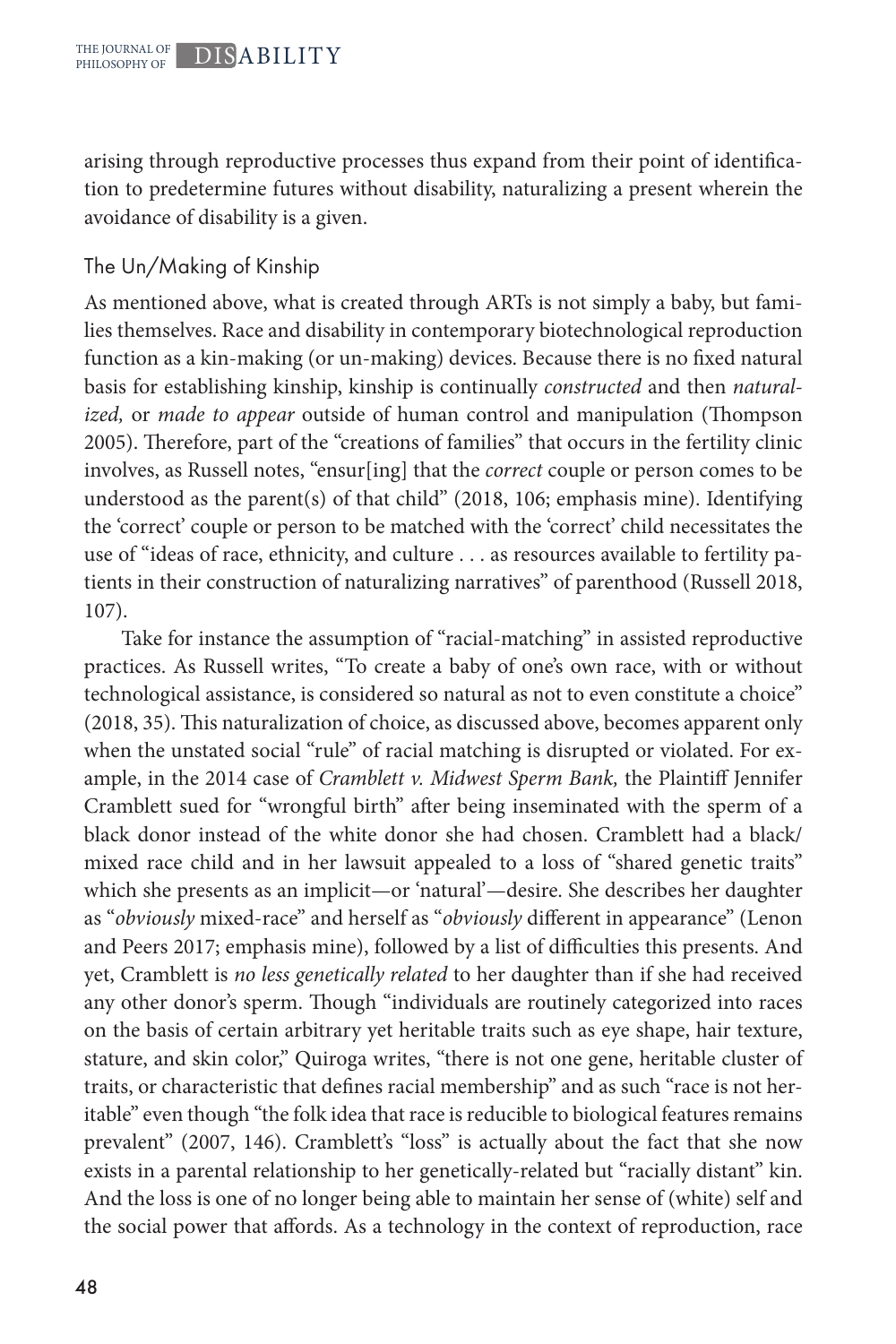acts as a kin-*un*making device here, un-suturing the literal, physical, and genetic (!) relation Cramblett has to her daughter, thereby maintaining a status quo investment in the property of whiteness and idea of racial purity. Similarly, in *Johnson v. Calvert,*  Anna Johnson, a single black woman fought Mark and Crispina Calvert (a white man and Filipina woman) for rights to a child who was genetically "theirs" but whom Johnson had carried and delivered. As Valerie Hartouni describes, a host of racial ideas and images positioned Johnson in the public discourse through a "crude, if not commonplace, set of racial caricatures and cultural narratives" about black women, the black family, economics, and merit (1997, 95). Such discourses were ultimately used to discredit Johnson's claims to having bonded with the child she gestated while supporting the Calvert's connection to the child via their and the child's (white) skin color. In this case, the Calverts were granted parental rights to the child, showcasing how the social system of proprietary whiteness functioned as a kin-making technology while the rights of a gestating woman to her literal kin were eclipsed. Ultimately, as Russell argues, "where race serves as a proxy for kinship, it can become a tool for various parties to a reproductive procedure in naming the 'correct' person or people as the true parent or parents of a child produced" (2018, 41).

The technology of disability also functions within and through kinship-making processes. Contemporary reproductive practices including genetic ancestry testing, prenatal genetic testing, and high-resolution ultrasounds, have consequences for how individuals interpret the act of "making-kin." While conventional understandings of kinship appear limited to the personal or domestic sphere, it is important to recognize "the cultural work performed by the circulation of kinship narratives through various public media as an essential element in the refiguring of the body politic" (Rapp and Ginsburg 2001, 535). As Rapp and Ginsburg describe, the possibility of a disabled child oftentimes demands the incorporation "of unexpected differences into a comprehensive narrative of kinship" (2001, 536).<sup>4</sup> Currently, given the implicit directed-ness of genetic testing and the overriding assumption and expectation of selecting against disability in reproduction, there are significant barriers to doing the cultural work of building "disability consciousness" or "a more expansive sense of kinship across embodied difference" (Rapp and Ginsburg 2001, 534). These barriers are exacerbated given the hyper-agency and therefore, hyper-responsibility placed on parents (in particular, gestating women) for reproductive decision making. Access to medical and social knowledge about disability and *from* disabled individuals is oftentimes sparse while cultural narratives involving a desire for normalcy and a fear of raising a child with a disability abound. Additionally, the literal lack of social and material supports for raising a child with a disability are a real concern that implicitly supports eugenic elimination of those with stigmatized differences, producing a feedback loop in which the routineness of prenatal testing as a health procedure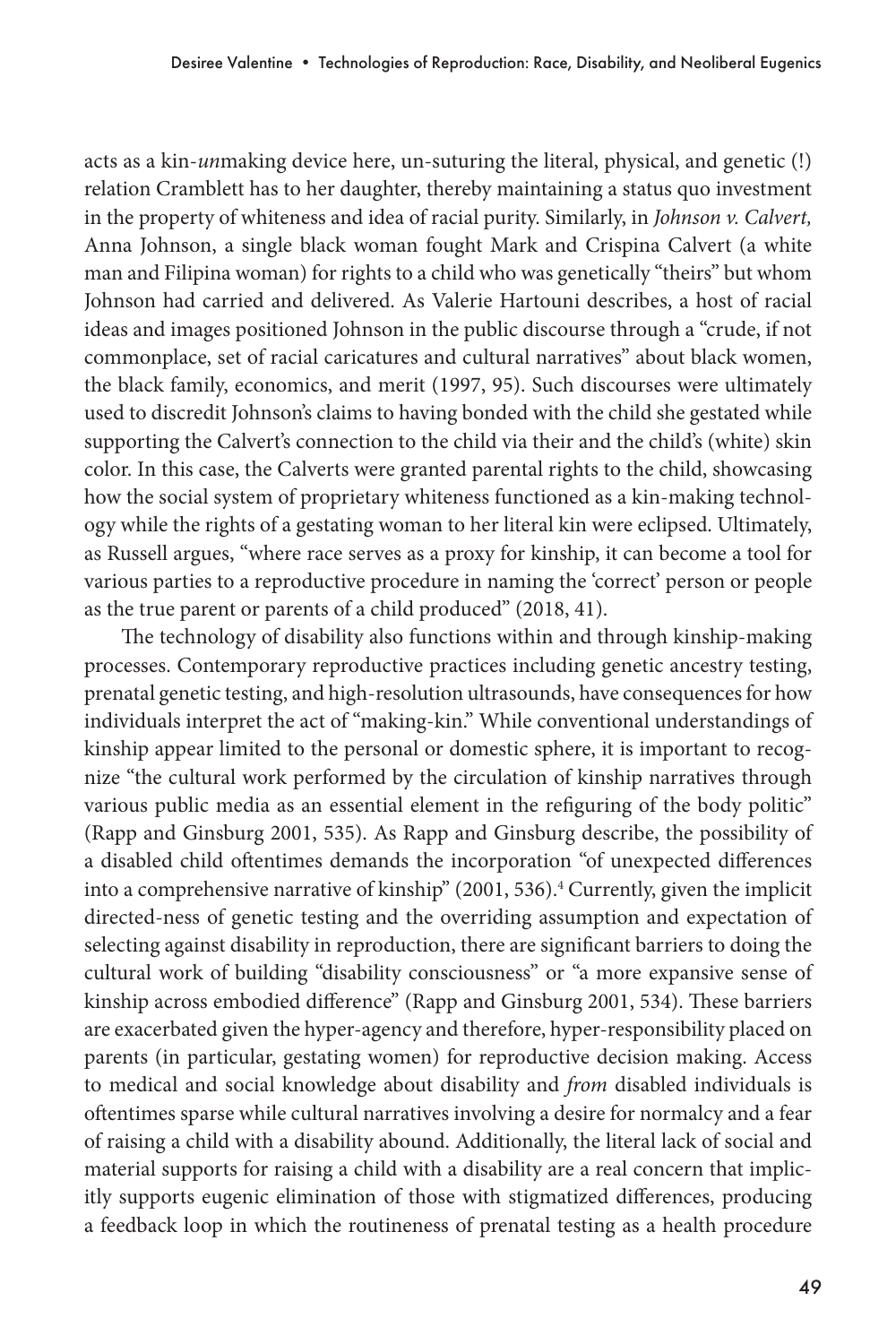in contemporary reproduction uses disability (and more specifically, narratives of the 'risk' of disability) to maintain the status quo of expecting a "normal" baby. In her analysis of preimplantation genetic diagnosis (PGD) testing and selection, Mills describes how "the predetermination of the *qualities* of the newborn indicates a transformation in our mode of relating" (2011, 126). Instead of being born for the "unexpected appearance of *who* they are," the newborn "is born for *what* they are" (Mills 2011, 96). Disability functions here as a mediation of forms of relating and belonging at the site of reproduction and acts in ways that *materializes* bodies and kinship networks by regulating their social appearance.

## Conclusion

At present, the technologies of race and disability in the context of reproduction coalesce to produce various forms of eugenic thought and practice. Participation in this schema is oftentimes subtle and made to be nearly inescapable given the structurally ableist and racist dimensions of society. But in working to address these eugenic harms, understanding race and disability as technologies crucially identifies the active and productive ways race and disability manifest effects related to the organization of society. This infuses within analyses of race and disability a sense of agency and responsibility for engaging with race and disability not as outcomes of reproduction but as tools producing our social and material worlds themselves. Conceiving race and disability as technologies of reproduction opens up discussion of their functioning beyond the establishment of the naturalization of choice, production of 'risk,' and maintenance of dominant forms of kinship and urges us to consider how to structurally "re-tool" our creations.5 My discussion of the dominant functioning of disability and race in ARTs is therefore not meant to be deterministic. Technologies can develop different and perhaps resistant purposes in relation to their dominant designs and operations. Much work is ongoing on these fronts and we ought to acknowledge the cultural and political work that disability and race can perform.

As technologies working against the grain of dominant culture, race and disability construct and reconstruct collective and intimate relations and ways of being in and envisioning the world. Take for example Rapp's and Ginsburg's analysis of kinship and their call for structural, social and material changes in order to enhance "disability consciousness," bridging the gap between "the medical knowledge of a fetal anomaly and social knowledge about life with a child who bears that condition" (2001, 543). Within disability justice communities, authors and activists have articulated the notion of "crip doulaship" to describe the ongoing work of disabled (and non-disabled) kin-making and the development of different cultures and communities founded on disability consciousness. In an interview with Leah Lakshmi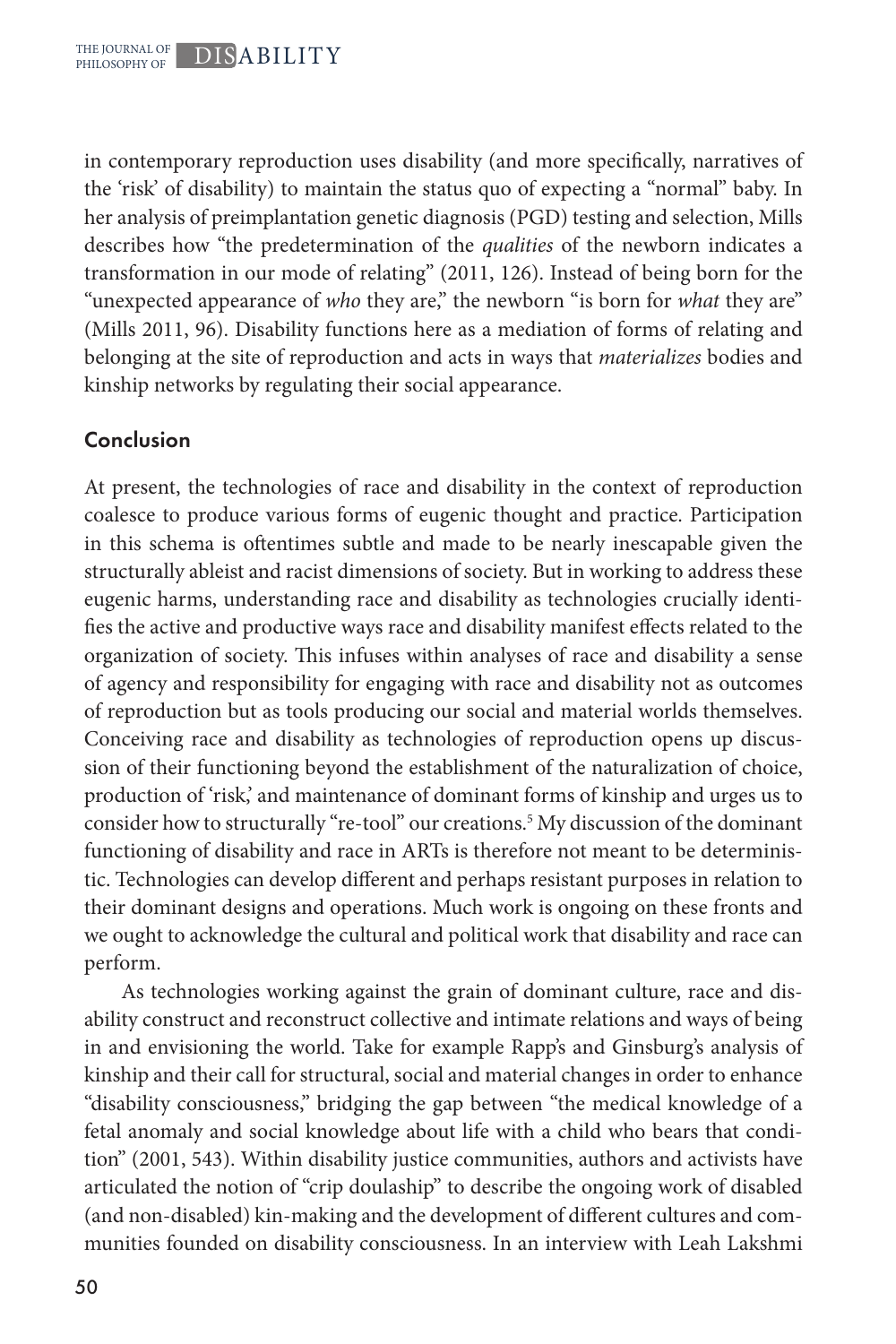Piepzna-Samarasinha, Stacey Milbern articulates "crip doulaing" as the process of "crips mentoring and assisting with birthing into disability culture/community, different kinds of disability, etc.," (Piepzna-Samarasinha 2018, 240). This experience is both ubiquitous in disability communities and made invisible in an ableist world. Crip doulaing concerns the rebirth of the self as disabled or as differently disabled. It is a practice of becoming that involves, as Milbern describes, "maybe learning how to get medicine, drive a wheelchair, hire attendants, change a diet, date, have sex, make requests, code switch, live with an intellectual disability, go off meds, etc. etc." (Piepzna-Samarasinha 2018, 240). Support in navigating this process is indispensable and necessary in a world that lacks such structures of support. Naming disability as a process emerging through doulaship works to build alternative worlds with new lexicons. As Piepzna-Samarasinha writes:

Naming disability as a space we can be born into, not alone but supported and welcomed by other disabled people—and then again and again as we acquire new disabilities or discover words for things that have been there all along—that warm doulaed space creates a container that changes not only the entire way both individuals can experience disability but the ways disability communities can be formed. (2018, 241)

In part, as a corrective to disability avoidance structures in ART, doulaship makes disability futures real and viable. Crip doulaship makes other worlds possible, building societal structures conducive to developing knowledges, skills, and "wildly imaginative solutions," to navigating the 'every day.' It illuminates the ways in which "disabled people . . . [think] of ideas abled people never would have, primarily by focusing their time and efforts on using what they do have, the space between them, rather than putting their attention on the limitation or lack of ability" (Piepzna-Samarasinha 2018, 252). This has potential repercussions for challenging and re-working our present political and economic structures, affective economies, and interpersonal engagements. In the context of ART, crip doulaship offers a radical reassessment and *reinvestment* in disability as generative itself—not something to avoid, but something to build new worlds through and around.

Likewise, amidst the problematic functioning of race and disability as contemporary technologies of reproduction, Roberts writes that she can still "imagine a new utopia arising from feminists' radical resistance to enlisting women as genetic screeners in service of a neoliberal agenda, a resistance that is emboldened by new alliances—joining reproductive justice with antiracist, disability rights, and economic justice movements that recognize their common interest in contesting a race-based reprogenetic future" (2009, 800). Understanding race and disability as technologies, as productive rather than mere products of the reproductive endeavor, allows us to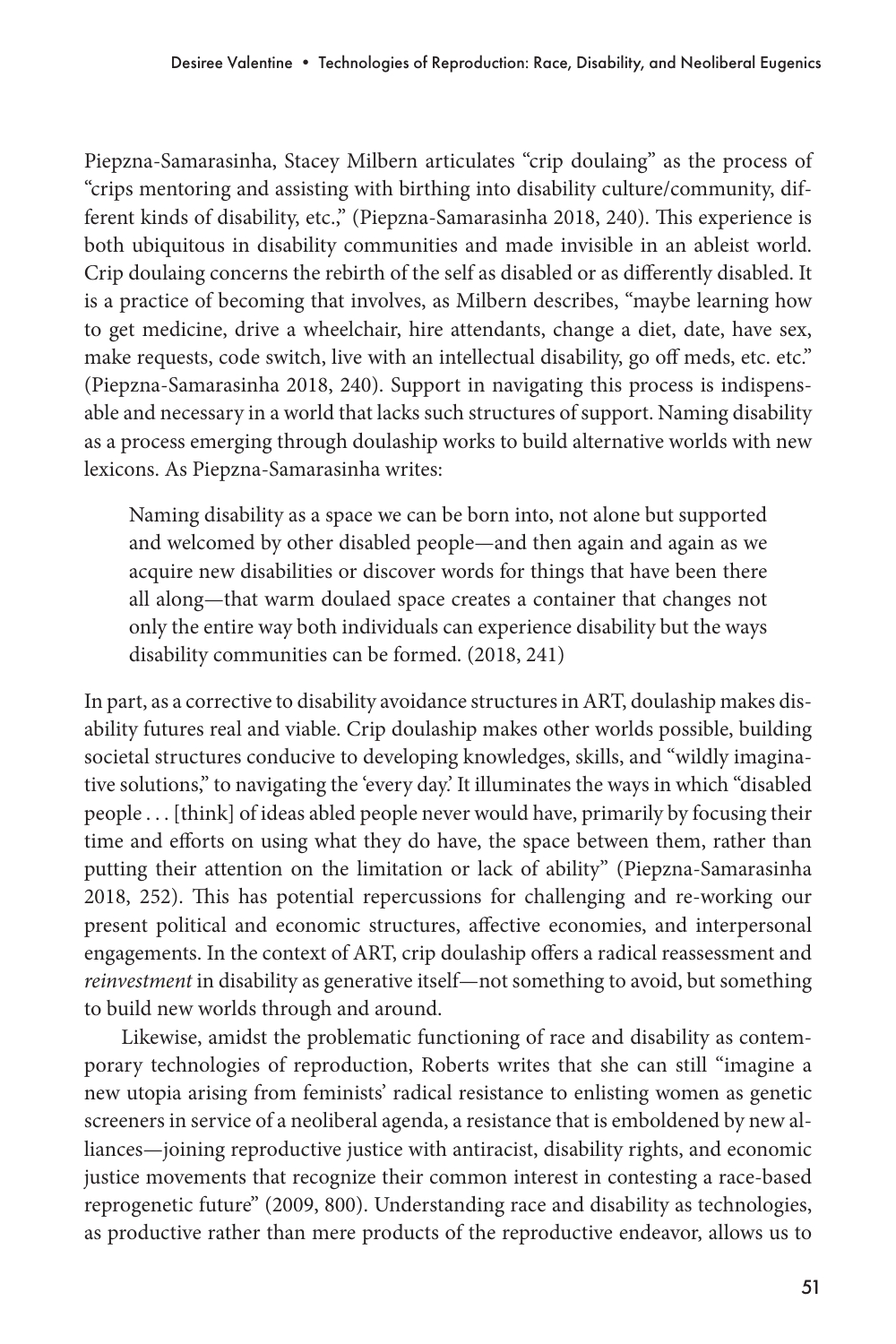interpret the reproductive arena in more complex and nuanced ways, rejecting a narrow focus on the adjudication of individual reproductive decisions and employing a broader, structural analysis of the conditions under which such decisions are made. This helps provide the basis and context for the formation of solidarity networks working against the grain of dominant power structures. The development of shared social and political goals across separated segments of society is one way in which the technologies of race and disability can work to construct different societal norms, values, and ways of relating. For example, we might consider race and disability as technologies through which social, political, and economic reparations can be manifest—not in response to a supposed harm located in or identifiable by the raced or disabled body, but to a set of explicit and implicit eugenic social conditions. What might race and disability *do* here? What can and should be done given deep-rooted and intertwined histories of racist and ableist oppression? At the very least, these questions are explicitly provoked by an analysis of race and disability as technology and provide a conceptual corollary to the expansion of social welfare programs and the development of reparations programs on the basis of living under racist and ableist forms of power.

The functioning of race and disability within ARTs does not begin and end with the naturalization of choice, production of 'risk,' and formation of kin-making and un-making procedures, but rather gives way to a potential re-tooling of race and disability in more liberatory ways. Ongoing work by disability justice and antiracist authors and activists as well as critical race and disability scholars is forging such liberatory, productive futures for the technologies of race and disability. Future work must continue down this path.

#### ENDNOTES

- 1. In identifying the default to "racially match" one's offspring in ART, I am not making normative claims, but merely describing the current state of affairs. There are various ethical and political reasons given our current societal arrangement why choosing to racially "match" one's offspring as a racially marginalized person would be important. My focus is on how ARTs make it so biological manipulation signals a racializing process that thereby, implicitly, "re-biologizes" race.
- 2. There is a long history of critical theorists on race and racialization who put forth an understanding of race attendant to its emergence from and operation in various sociopolitical environments, including, as one reviewer of this essay helpfully pointed out, CLR James, Cedric Robinson, Sylvia Wynter, Frantz Fanon, and Alia Al-Saji. While these theorists do not use the language of technology, they employ the underlying critical-theoretical elements of understanding race as technology. The language of technology helps further illuminate the workings of race and racialization, especially in a present environ-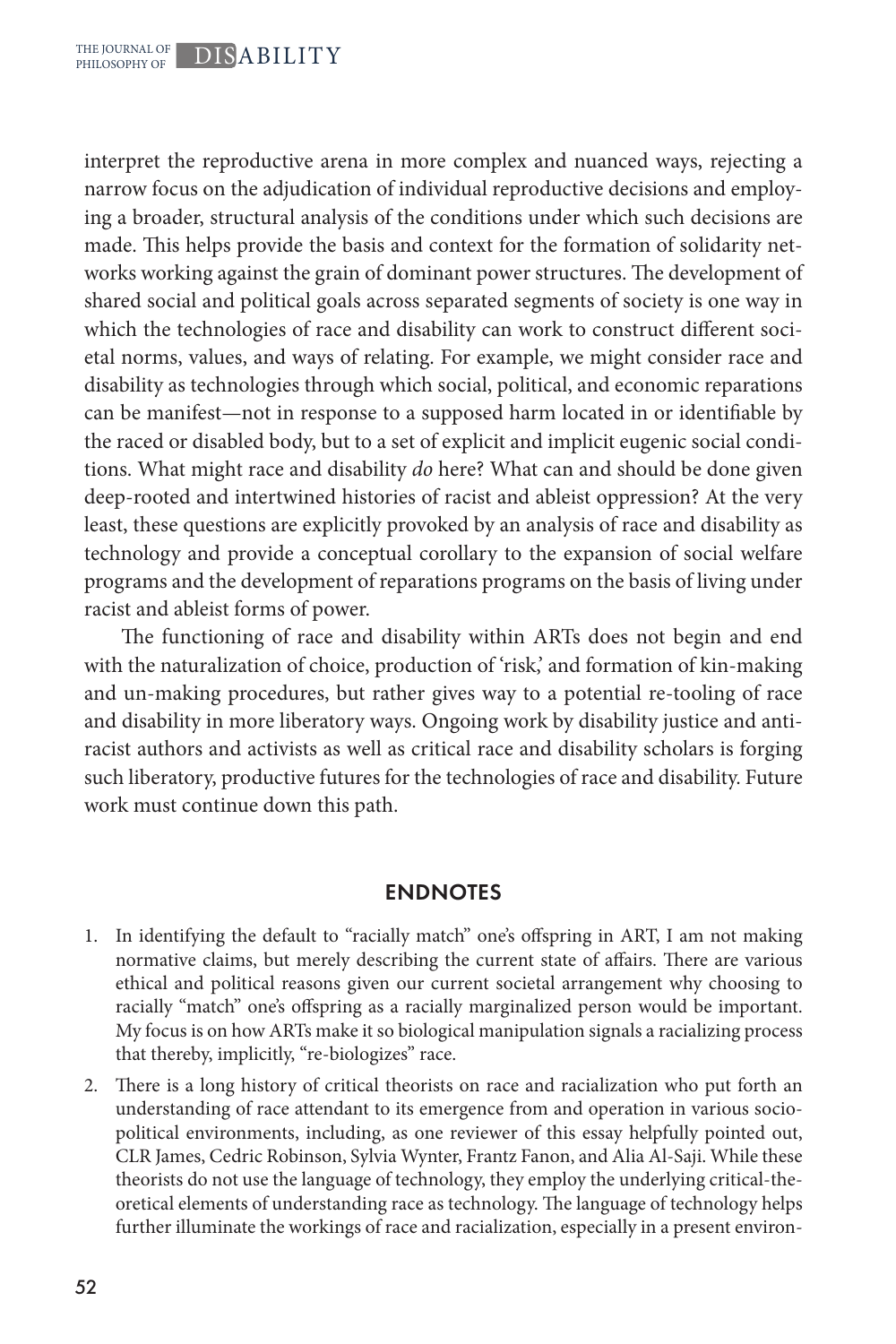ment in which biological assumptions about race are making a resurgence through forms of biotechnological engagement such as ARTs and genetic profiling.

- 3. Casting these approaches to disability under the heading of *disability as technology* aims to center disability as socially and materially productive rather than a (mere) social or material product. While this approach undoubtably intervenes in the politics of meaning and is therefore indebted to the fundamental tenets of disability studies, it emphasizes the practical consequences, the materializations of disability that are operative on personal, interpersonal, societal, and structural scales.
- 4. This of course assumes the birth of a disabled child into a family unaware of and (seemingly) unaffected by disability. For many disabled individuals or those with histories of disability in their ancestry, the work of building disability consciousness and making it a central form of preparing for, welcoming, and connecting with their children is already an explicit part of the kin-making process.
- 5. By using the language of "re-tooling" I do not mean to suggest a type of individual agency to correct structural harms or dominant constructions of power and hierarchy. What I do mean to suggest is that we might be able to understand and theorize the effects of a *possible* structural retooling by reflecting on the ways in which individuals are presently constructing resistant communities and imaginaries and oftentimes making decisions against the grain of dominant power hierarchies. These acts coalesce to provide the contours of more liberatory forms of being, relating, and belonging.

## WORKS CITED

- Benjamin, Ruha. 2016. "Innovating Inequality: If Race is a Technology, Postracialism is the Genius Bar." *Ethnic and Racial Studies* 39 (3): 2227–2234. https://doi.org/10.1080/01419870.2016.1202423
- Chun, Wendy H. K. 2011. "Race and/as Technology or How to Do Things to Race." In *Race after the Internet* ed. By Lisa Nakamura and Peter Chow-White. New York: Routledge. https://doi.org/10.4324/9780203875063-7
- Coleman, Beth. 2009. "Race as Technology." *Camera Obscura* 24 (1): 177–207. https://doi.org/10.1215/02705346-2008-018
- Duster, Troy. 2015. "A Post-Genomic Surprise. The Molecular Reinscription of Race in Science, Law, and Medicine." *The British Journal of Sociology* 66 (1): 1–27. https://doi.org/10.1111/1468-4446.12118
- Fritsch, Kelly. 2015. "Desiring Disability Differently: Neoliberalism, Heterotopic Imagination and Intra-corporeal Reconfigurations." *Foucault Studies* 19: 43–66. https://doi.org/10.22439/fs.v0i19.4824
- Hall, Melinda C. 2019. "Critical Disability Theory." *The Stanford Encyclopedia of Philosophy,* edited by Edward N. Zalta. https://plato.stanford.edu/archives/win2019/entries/ disability-critical/.
- Hammonds, Evelynn M. 2006. "Straw Men and Their Followers: The Return of Biological Race." Is Race "Real"?: A Web Forum Organized by the Social Science Research Council. http://raceandgenomics.ssrc.org/Hammonds/.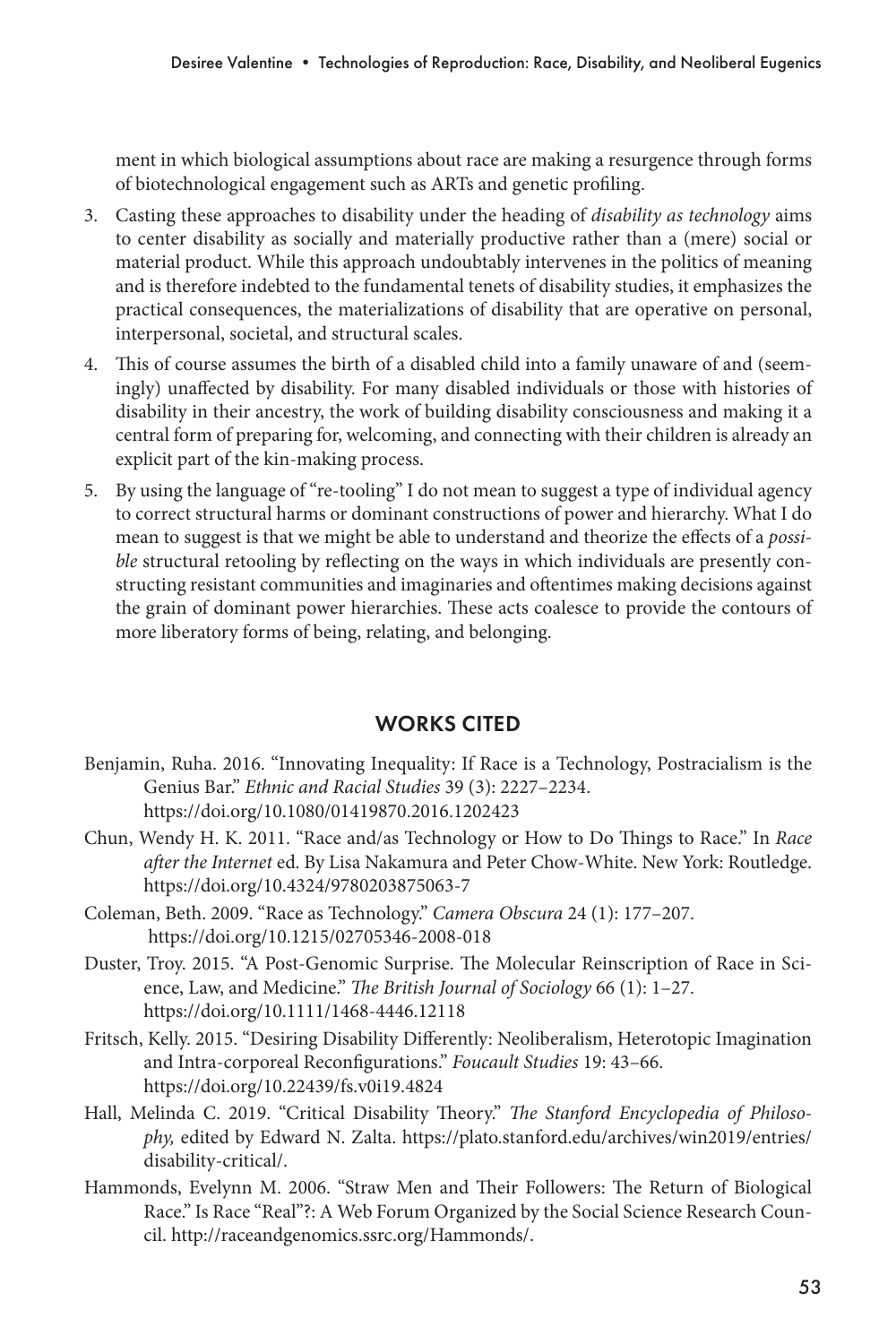- Hartouni, Valerie. 1997. *Cultural Conceptions: On Reproductive Technologies and the Remaking of Life.* Minneapolis: University of Minnesota Press.
- Jones, Nicholaos, and Holly Jones. 2017. "Race as Technology: From Posthuman Cyborg to Human Industry." Ilha Do Desterro: A Journal of English Language, Literatures in English and Cultural Studies 70 (2): 39. https://doi.org/10.5007/2175-8026.2017v70n2p39

Karpin, Isabel and Roxanne Mykitiuk. 2020. "Reimagining Disability: The Screening of Donor Gametes and Embryos in IVF." *Journal of Law and the Biosciences.* 1–24. https://doi.org/10.1093/jlb/lsaa067

- Lenon, Suzanne and Danielle Peers. 2017. "'Wrongful' Inheritance: Race, Disability, and Sexuality in *Cramblett v. Midwest Sperm Bank.*" *Feminist Legal Studies* 25: 141–163. https://doi.org/10.1007/s10691-017-9347-y
- Mills, Catherine. 2011. *Futures of Reproduction: Bioethics and Biopolitics.* London: Springer Science+Business Media. https://doi.org/10.1007/978-94-007-1427-4
- Minich, Julie A. 2016. "Enabling Whom: Critical Disability Studies Now." *Lateral* 5.1 (Spring). https://doi.org/10.25158/l5.1.9
- Mitchell, David and Sharon Snyder. 2003. "The Eugenic Atlantic: Race, Disability, and the Making of an International Eugenic Science." 1800–1945. *Disability and Society* 18 (7): 843–864. https://doi.org/10.1080/0968759032000127281
- Piepzna-Samarasinha, Leah Lakshmi. 2018. *Care Work: Dreaming Disability Justice*. Vancouver, BC: Arsenal Pulp Press.
- Quiroga, Seline Szkupinski. 2007. "Blood is Thicker than Water: Policing Donor Insemination and the Reproduction of Whiteness." *Hypatia* 22 (2): 143–161. https://doi.org/10.2979/hyp.2007.22.2.143
- Rapp, Rayna and Faye D. Ginsburg. 2001. "Enabling Disability: Rewriting Kinship, Reimagining Citizenship." *Public Culture* 13 (3): 533–556. https://doi.org/10.1215/08992363-13-3-533
- Rembis, Michael A. 2009. "(Re)Defining Disability in the 'Genetic Age': Behavioral Genetics, 'New' Eugenics and the Future of Impairment." *Disability and Society* 24 (5): 585– 597. https://doi.org/10.1080/09687590903010941
- Roberts, Dorothy E. 2005. "Privatization and Punishment in the New Era of Reprogenetics." *Emory Law Journal* 54*:* 1343–1360.
- Roberts, Dorothy E. 2009. "Race, Gender, and Genetic Technologies: A New Reproductive Dystopia?" *Signs* 34 (4): 783–804. https://doi.org/10.1086/597132
- Russell, Camisha A. 2018. *The Assisted Reproduction of Race.* Bloomington: Indiana University Press. https://doi.org/10.2307/j.ctv9hvrrv
- Schalk, Sami. 2017. "Critical Disability Studies as Methodology." *Lateral* 6.1 (Spring). https://doi.org/10.25158/l6.1.13
- Schalk, Sami. 2018. *Bodyminds Reimagined: (Dis)ability, Race, and Gender in Black Women's Speculative Fiction.* Durham: Duke University Press. https://doi.org/10.1215/9780822371830
- Sheth, Falguni. 2009. *Toward a Political Philosophy of Race.* New York: SUNY Press.